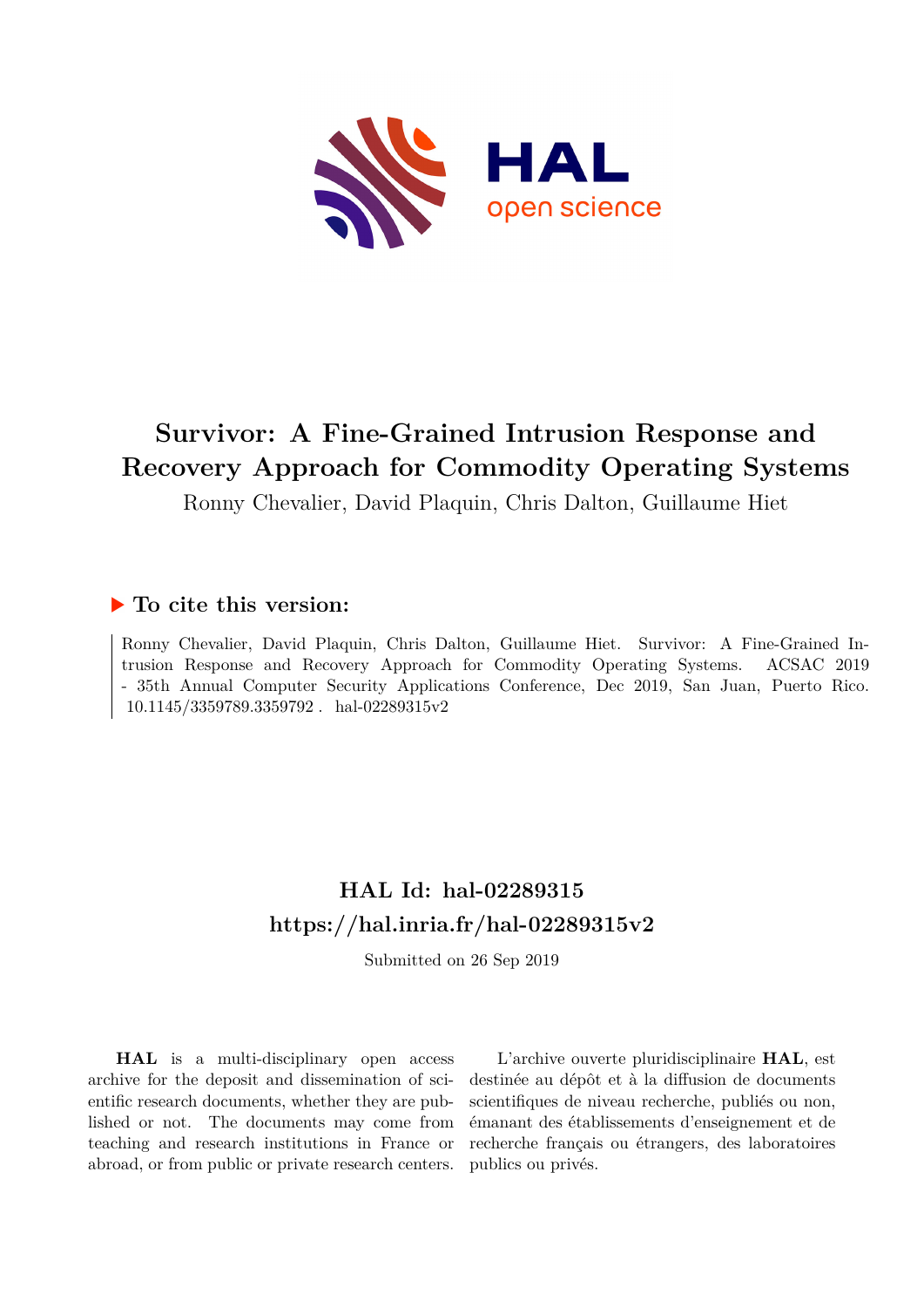## Survivor: A Fine-Grained Intrusion Response and Recovery Approach for Commodity Operating Systems

Ronny Chevalier HP Labs CentraleSupélec, Inria, CNRS, IRISA ronny.chevalier@hp.com

> Chris Dalton HP Labs cid@hp.com

## ABSTRACT

Despite the deployment of preventive security mechanisms to protect the assets and computing platforms of users, intrusions eventually occur. We propose a novel intrusion survivability approach to withstand ongoing intrusions. Our approach relies on an orchestration of fine-grained recovery and per-service responses (e.g., privileges removal). Such an approach may put the system into a degraded mode. This degraded mode prevents attackers to reinfect the system or to achieve their goals if they managed to reinfect it. It maintains the availability of core functions while waiting for patches to be deployed. We devised a cost-sensitive response selection process to ensure that while the service is in a degraded mode, its core functions are still operating. We built a Linux-based prototype and evaluated the effectiveness of our approach against different types of intrusions. The results show that our solution removes the effects of the intrusions, that it can select appropriate responses, and that it allows services to survive when reinfected. In terms of performance overhead, in most cases, we observed a small overhead, except in the rare case of services that write many small files asynchronously in a burst, where we observed a higher but acceptable overhead.

## CCS CONCEPTS

• Security and privacy  $\rightarrow$  Operating systems security; Malware and its mitigation.

## **KEYWORDS**

Intrusion Survivability, Intrusion Response, Intrusion Recovery

#### ACM Reference Format:

Ronny Chevalier, David Plaquin, Chris Dalton, and Guillaume Hiet. 2019. Survivor: A Fine-Grained Intrusion Response and Recovery Approach for Commodity Operating Systems. In 2019 Annual Computer Security Applications Conference (ACSAC '19), December 9–13, 2019, San Juan, PR, USA. ACM, New York, NY, USA, 14 pages.<https://doi.org/10.1145/3359789.3359792>

David Plaquin HP Labs david.plaquin@hp.com

Guillaume Hiet CentraleSupélec, Inria, CNRS, IRISA guillaume.hiet@centralesupelec.fr

## 1 INTRODUCTION

Despite progress in preventive security mechanisms such as cryptography, secure coding practices, or network security, given time, an intrusion will eventually occur. Such a case may happen due to technical reasons (e.g., a misconfiguration, a system not updated, or an unknown vulnerability) and economic reasons [39] (e.g., do the benefits of an intrusion for criminals outweigh their costs?).

To limit the damage done by security incidents, intrusion recovery systems help administrators restore a compromised system into a sane state. Common limitations are that they do not preserve availability [23, 27, 34] (e.g., they force a system shutdown) or that they neither stop intrusions from reoccurring nor withstand reinfections [23, 27, 34, 71, 74]. If the recovery mechanism restores the system to a sane state, the system continues to run with the same vulnerabilities and nothing stops attackers from reinfecting it. Thus, the system could enter a loop of infections and recoveries.

Existing intrusion response systems, on the other hand, apply responses [20] to stop an intrusion or limit its impact on the system. However, existing approaches apply coarse-grained responses that affect the whole system and not just the compromised services [20] (e.g., blocking port 80 for the whole system because a single compromised service uses this port maliciously). They also rely on a strong assumption of having complete knowledge of the vulnerabilities present and used by the attacker [20, 62] to select responses.

These limitations mean that they cannot respond to intrusions without affecting the availability of the system or of some services. Whether it is due to business continuity, safety reasons, or the user experience, the availability of services is an important aspect of a computing platform. For example, while web sites, code repositories, or databases, are not safety-critical, they can be important for a company or for the workflow of a user. Therefore, the problem that we address is the following: how to design an Operating System (OS) so that its services can survive ongoing intrusions while maintaining availability?

Our approach distinguishes itself from prior work on three fronts. First, we combine the restoration of files and processes of a service with the ability to apply responses after the restoration to withstand a reinfection. Second, we apply per-service responses that affect the compromised services instead of the whole system (e.g., only one service views the file system as read-only). Third, after recovering a compromised service, the responses we apply can put the recovered

ACSAC '19, December 9–13, 2019, San Juan, PR, USA

<sup>©</sup> 2019 Copyright held by the owner/author(s). Publication rights licensed to ACM. This is the author's version of the work. It is posted here for your personal use. Not for redistribution. The definitive Version of Record was published in 2019 Annual Computer Security Applications Conference (ACSAC '19), December 9–13, 2019, San Juan, PR, USA, [https://doi.org/10.1145/3359789.3359792.](https://doi.org/10.1145/3359789.3359792)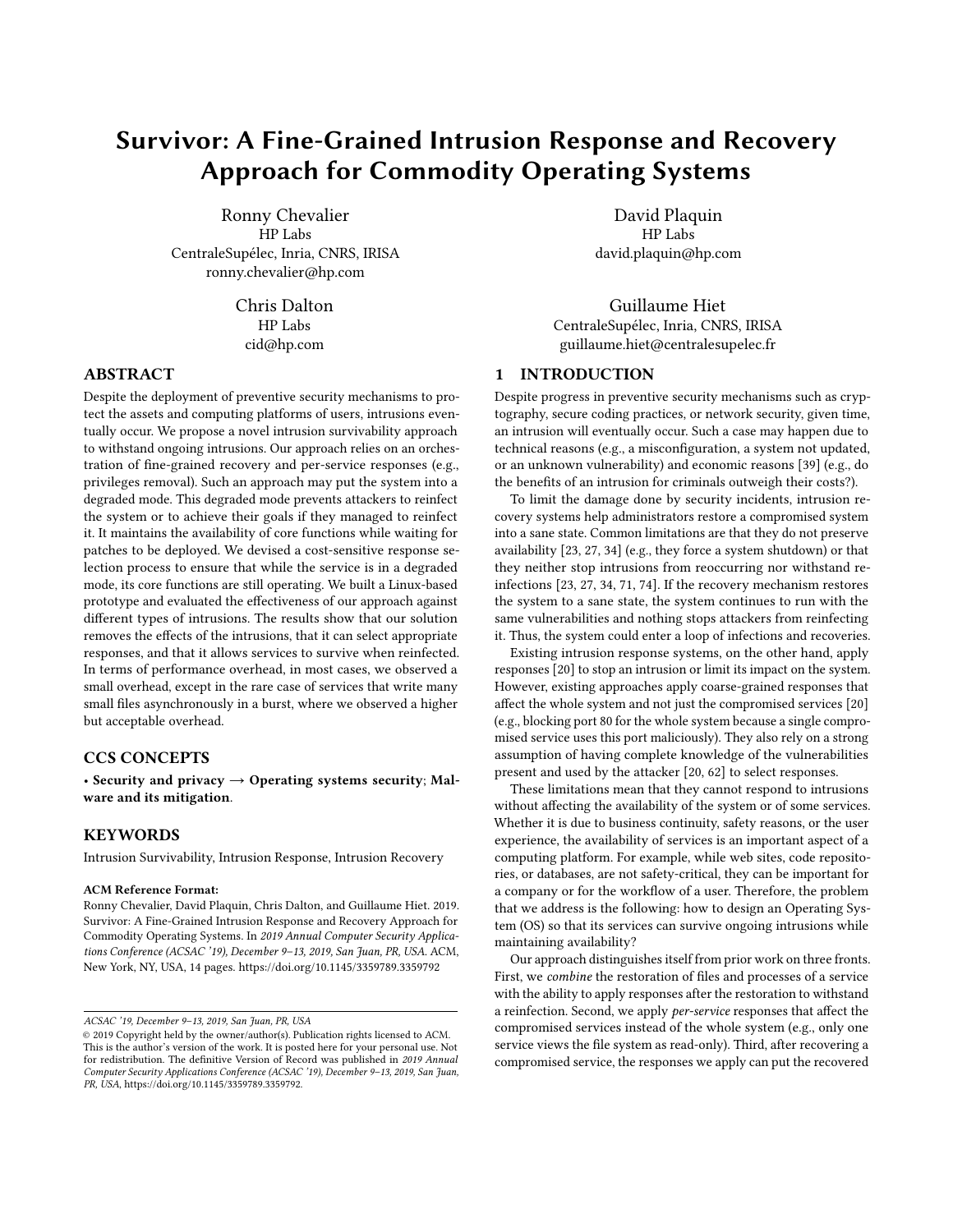service into a degraded mode, because they remove some privileges normally needed by the service.

The degraded mode is on purpose. When the intrusion is detected, we do not have precise information about the vulnerabilities exploited to patch them, or we do not have a patch available. The degraded mode allows the system to survive the intrusion for two reasons. First, after the recovery, the degraded mode either stops the attackers from reinfecting the service, or it stops the attackers from achieving their goals. Second, the degraded mode keeps as many functions of the service available as possible, thus maintaining availability while waiting for a patch.

We maintain the availability by ensuring that core functions of services are still operating, while non-essential functions might not be working due to some responses. For example, a web server could have "provide read access to the website" as core function, and "log accesses" as non-essential. Thus, if we remove the write access to the file system it would degrade the service's state (i.e., it cannot log anymore), but we would still maintain its core function. We developed a cost-sensitive response selection where administrators describe a policy consisting of cost models for responses and malicious behaviors. Our solution then selects a response that maximize the effectiveness while minimizing its impact on the service based on the policy.

This approach gives time for administrators to plan an update to fix the vulnerabilities (e.g., wait for a vendor to release a patch). Finally, once they patched the system, we can remove the responses, and the system can leave the degraded mode.

Contributions. Our main contributions are the following:

- We propose a novel intrusion survivability approach to withstand ongoing intrusions and maintain the availability of core functions of services (section 3.1 and 4).
- We introduce a cost-sensitive response selection process to help select optimal responses (section 5).
- We develop a Linux-based prototype implementation by modifying the Linux kernel, systemd [65], CRIU [12], Linux audit [29], and snapper [63] (section 6).
- We evaluate our prototype by measuring the effectiveness of the responses applied, the ability to select appropriate responses, the availability cost of a checkpoint and a restore, the overhead of our solution, and the stability of the degraded services (section 7).

Outline. The rest of this document is structured as follows. First, in section 2, we review the state of the art on intrusion recovery and response systems. In section 3, we give an overview of our approach, and we define the scope of our work. In section 4, we specify the requirements and architecture of our approach. In section 5, we describe how we select cost-sensitive responses and maintain core functions. In section 6, we describe a prototype implementation which we then evaluate in section 7. In section 8, we discuss some limitations of our work. Finally, we conclude and give the next steps regarding our work in section 9.

## 2 RELATED WORK

Our work is based on the concept of survivability [37], and specifically intrusion survivability, since our approach focuses on withstanding ongoing intrusions. We make a trade-off between the

availability of the functionalities of a vulnerable service and the security risk associated to maintaining them. In this section, we review existing work on intrusion recovery and response systems.

#### 2.1 Intrusion Recovery Systems

Intrusion recovery systems [23, 27, 34, 71, 74] focus on system integrity by recovering legitimate persistent data. Except SHELF [74] and CRIU-MR [71], the previous approaches do not preserve availability since their restore procedure forces a system shutdown, or they do not record the state of the processes. Furthermore, except for CRIU-MR, they log all system events to later replay legitimate operations [23, 34, 74] or rollback illegitimate ones [27], thus providing a fine-grained recovery. Such an approach, however, generates gigabytes of logs per day inducing a high storage cost.

Most related to our work are SHELF [74] and CRIU-MR [71]. SHELF recovers the state of processes and identify infected files using a log of system events. During recovery, it quarantines infected objects by freezing processes or forbidding access to files. SHELF, however, removes this quarantined state as soon as it restores the system, allowing an attacker to reinfect the system. In comparison, our approach applies responses after a restoration to prevent reinfection or the reinfected service to cause damages to the system.

CRIU-MR restores infected systems running within a Linux container. When an Intrusion Detection System (IDS) notifies CRIU-MR that a container is infected, it checkpoints the container's state (using CRIU [12]), and identifies malicious objects (e.g., files) using a set of rules. Then, it restores the container while omitting the restoration of the malicious objects. CRIU-MR differs from other approaches, including ours, because it uses a checkpoint immediately followed by a restore, only to remove malicious objects.

The main limitation affecting prior work, including SHELF and CRIU-MR, is that they neither prevent the attacker from reinfecting the system nor allow the system to withstand a reinfection since vulnerabilities are still present.

#### 2.2 Intrusion Response Systems

Having discussed systems that recover from intrusions and showed that it is not enough to withstand them, we now discuss intrusion response systems [5, 20, 62] that focus on applying responses to limit the impact of an intrusion.

One area of focus of prior work is on how to model intrusion damages, or response costs, to select responses. Previous approaches either rely on directed graphs about system resources and cost models [5], on attack graphs [20], or attack defense trees [62]. Shameli-Sendi et al. [62] use Multi-Objective Optimization (MOO) methods to select an optimal response based on such models.

A main limitation, and difference with our work, is that these approaches apply system-wide or coarse-grained responses that affect every application in the OS. Our approach is more fine-grained, since we select and apply per-service responses that only affect the compromised service, and not the rest of the system. Moreover, these approaches cannot restore a service to a sane state. Our approach, on the other hand, combines the ability to restore and to apply cost-sensitive per-service responses.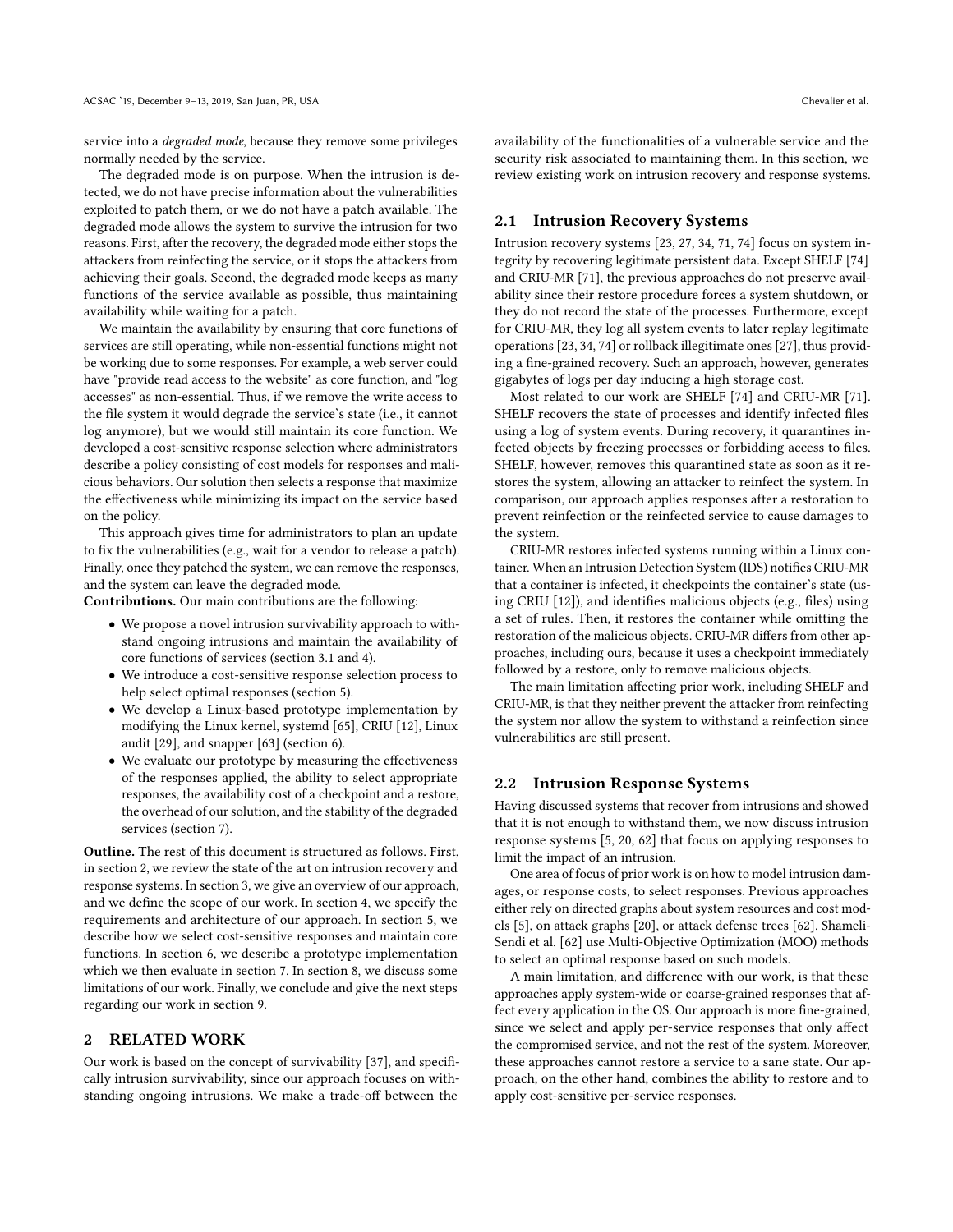Some of these approaches [20, 62] also rely on the knowledge of vulnerabilities present on the system and assume that the attacker can only exploit these vulnerabilities. Our approach does not rely on such prior knowledge, but relies on the knowledge that an intrusion occurred, and the malicious behaviors exhibited by this intrusion.

Huang et al. [28] proposed a closely related approach that mitigates the impact of waiting for patches when a vulnerability is discovered. However, their system is not triggered by an IDS but only by the discovery of a vulnerability. They instrument or patch vulnerable applications so that they do not execute their vulnerable code, thus losing some functionality (similar to a degraded state). They generate workarounds that minimize the cost of losing a functionality by reusing error-handling code already present. In our work, however, we do not assume any knowledge about the vulnerabilities, and we do not patch or modify applications.

## 3 PROBLEM SCOPE

This section first gives an overview of our approach (illustrated in Figure 1), then it describes our threat model and some assumptions that narrow the attack scope.

#### 3.1 Approach Overview

Since we focus our research on intrusion survivability, our work starts when an IDS detects an intrusion in a service.



Figure 1: High-level overview of our intrusion survivability approach

When the IDS detects an intrusion, we trigger a set of responses. The procedure must meet the following goals: restore infected objects (e.g., files and processes), maintain core functions, and withstand a potential reinfection. We achieve these goals using recoveries, responses, and policies.

Recovery Recovery actions restore the state of a service (i.e., the state of its processes and metadata describing the service) and associated files to a previous safe state. To perform recovery actions, we create periodic snapshots of the filesystem and the services, during the normal operation of the OS. We also log all the files modified by the monitored services. Hence, when restoring services, we only restore the files they modified. This limits the restoration time and it avoids

the loss of known legitimate and non-infected data.<sup>1</sup> To perform recovery actions, we do not require for the system to be rebooted, and we limit the availability impact on the service.

- Response A response action removes privileges, isolates components of the system from the service, or reduces resource quotas (e.g., CPU or RAM) of one service. Hence, it does not affect any other component of the system (including other services).<sup>2</sup> Its goal is to either prevent an attacker to reinfect the service or to withstand a reinfection by stopping attackers from achieving their goals (e.g., data theft) after the recovery. Such a response may put the service into a degraded mode, because some functions might not have the required privileges anymore (or limited access to some resources).
- Policies We apply appropriate responses that do not disable core functions (e.g., the ability to listen on port 80 for a web server). To refine the notion of core functions, we rely on policies. Their goal is to provide a trade-off between the availability of a function (that requires specific privileges) in a service and the intrusion risk. We designed a process to select cost-sensitive responses (see section 5) based on such policies. Administrators, developers, or maintainers provide the policies by specifying the cost of losing specific privileges (i.e., if we apply a response) and the cost of a malicious behavior (exhibited by an intrusion).

## 3.2 Threat Model and Assumptions

We make assumptions regarding the platform's firmware (e.g., BIOS or UEFI-compliant firmware) and the OS kernel where we execute the services. If attackers compromise such components at boot time or runtime, they could compromise the OS including our mechanisms. Hence, we assume their integrity. Such assumptions are reasonable in recent firmware using a hardware-protected root of trust [26, 58] at boot time and protection of firmware runtime services [9, 75, 76]. For the OS kernel, one can use UEFI Secure Boot [69] at boot time, and rely on e.g., security invariants [64] or a hardware-based integrity monitor [4] at runtime. The main threat that we address is the compromise of services inside an OS.

We make no assumptions regarding the privileges that were initially granted to the services. Some of them can restrict their privileges to the minimum. On the contrary, other services can be less effective in adopting the principle of least privilege. The specificity of our approach is that we deliberately remove privileges that could not have been removed initially, since the service needs them for a function it provides. Finally, we assume that the attacker cannot compromise the mechanisms we use to checkpoint, restore, and apply responses (section 4 details how we protect such mechanisms).

We model an attacker with the following capabilities:

- Can find and exploit a vulnerability in a service,
- Can execute arbitrary code in the same context as the compromised service,

 $^{\rm 1}$  Other files that the service depends on can be modified by another service, we handle such a case with dependencies information between services.

<sup>&</sup>lt;sup>2</sup>However, if components depend on a degraded service, they can be affected indirectly.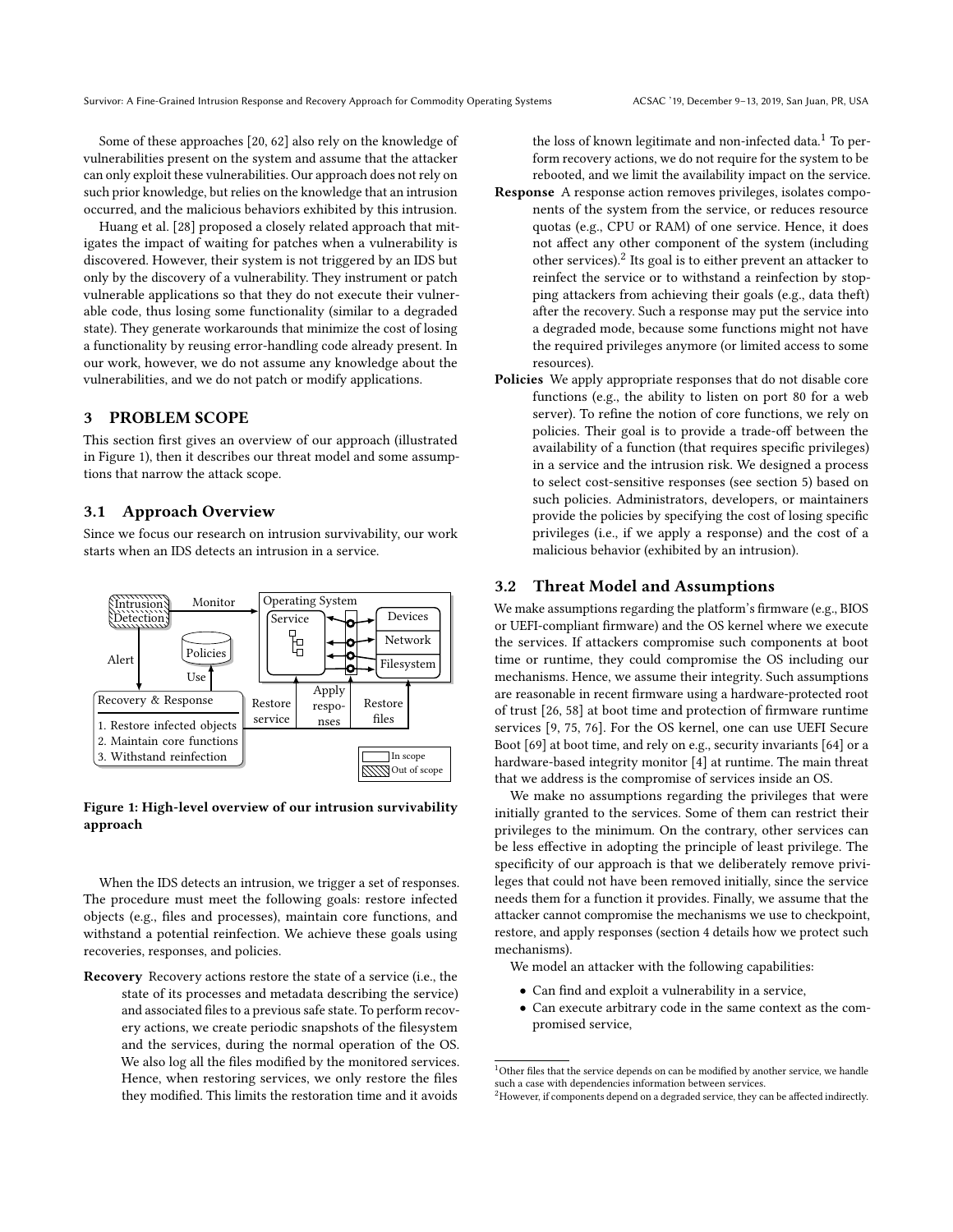- Can perform some malicious behaviors even if the service had initially the minimum amount of privileges to accomplish its functions,
- Can compromise a privileged service or elevate the privileges of a compromised service to superuser,
- Cannot exploit software-triggered hardware vulnerabilities (e.g., side-channel attacks [35, 38, 41, 60]),
- Do not have physical access to the platform.

## 4 ARCHITECTURE AND REQUIREMENTS

Our approach relies on four components. In this section, we first give an overview of how each component works and interacts with the others, as illustrated in Figure 2. Then, we detail requirements about our architecture.



Figure 2: Overview of the architecture

### 4.1 Overview

During the normal operation of the OS, the service manager creates periodic checkpoints of the services and snapshots of the filesystem. In addition, a logging facility logs the path of all the files modified by the monitored services since their last checkpoint. The logs are later used to filter the files that need to be restored.

The IDS notifies the responses selection component when it detects an intrusion and specifies information about possible responses to withstand it. The selected responses are then given to the service manager. The service manager restores the infected service to the last known safe state including all the files modified by the infected service. Then, it configures kernel-enforced per-service privilege restrictions and quotas based on the selected responses. To select the last known safe state, we rely on the IDS to identify the first alert related to the intrusion. Then, we consider that the first state prior to this alert is safe.

## 4.2 Isolation of the Components

For our approach to be able to withstand an attacker trying to impede the detection and recovery procedures, the integrity and availability of each component is crucial. Different solutions (e.g., a hardware isolated execution environment or a hosted hypervisor) could be used. In our case, we rely on a kernel-based Mandatory Access Control (MAC) mechanism, such as SELinux [55], to isolate the components we used in our approach. Such a mechanism is available in commodity OSs, can express our isolation requirements, and does not modify the applications. We now give guidelines on how to build a MAC policy to protect our components.

First, the MAC policy must ensure that none of our components can be killed. $3$  Otherwise, e.g., if the responses selection component is not alive, no responses will be applied.

Second, the MAC policy must ensure that only our components have access to their isolated storage (e.g., to store the logs or checkpoints). Otherwise, attackers might e.g., erase an entry to avoid restoring a compromised file.

Third, the MAC policy must restrict the communication between the different components, and it must only allow a specific program to advertise itself as one of the components. Otherwise, an attacker might impersonate a component or stop the communication between two components. In our case, we assume a Remote Procedure Call (RPC) or an Inter-Process Communication (IPC) mechanism that can implement MAC policies (e.g., D-Bus [14] is SELinux-aware [70]).

#### 4.3 Intrusion Detection System

Our approach requires an IDS to detect an intrusion in a monitored service. We do not require a specific type of IDS. It can be external to the system or not. It can be misuse-based or anomaly-based. We only have two requirements.

First, the IDS should be able to pinpoint the intrusion to a specific service to apply per-service responses. For example, if the IDS analyzes event logs to detect intrusions, they should include the service that triggered the event.

Second, the IDS should have information about the intrusion. It should map the intrusion to a set of malicious behaviors (e.g., the malware capabilities [49] from Malware Attribute Enumeration and Characterization (MAEC) [36]), and it should provide a set of responses that can stop or withstand them. Both types of information can either be part of the alert from the IDS or be generated from threat intelligence based on the alert. Generic responses can also be inferred due to the type of intrusion if the IDS lacks precise information about the intrusion. For example, a generic response for ransomware consists in setting the filesystem hierarchy as read-only. Information about the alert, the responses, or malicious behaviors, can be shared using standards such as Structured Threat Information eXpression (STIX) [6] and MAEC [36, 51].

## 4.4 Service Manager

Commodity OSs rely on a user space service manager (e.g., the Service Control Manager [59] for Windows, or systemd [65] for Linux distributions) to launch and manage services. In our architecture, we rely on it, since it provides the appropriate level of abstraction

<sup>&</sup>lt;sup>3</sup>One can also use a watchdog to ensure that the components are alive.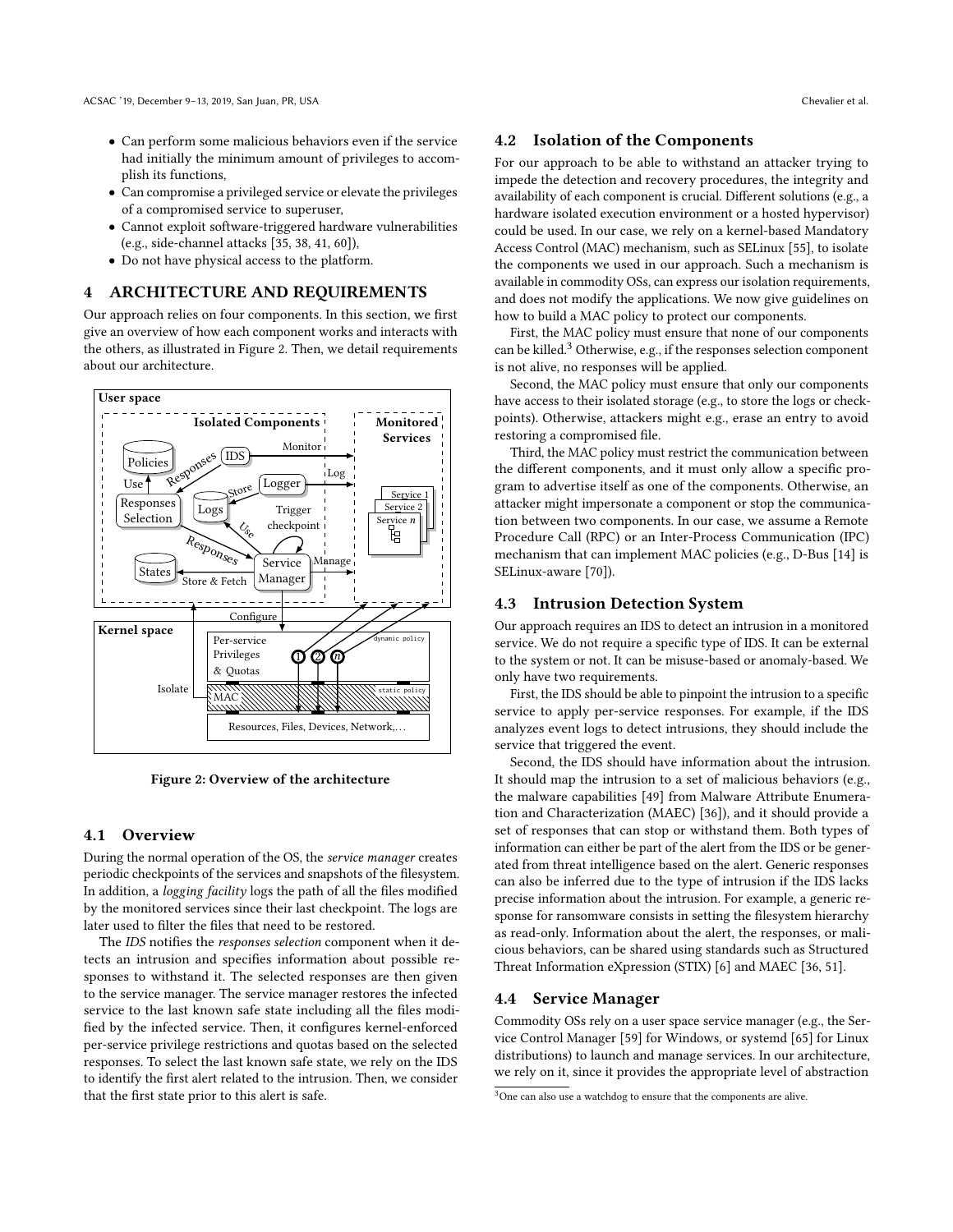to manage services and it has the notion of dependencies between services. Using such information, we can restore services in a coherent state. If a service depends on other services (e.g., if one service writes to a file and another one reads it), we checkpoint and restore them together.

We extend the service manager to checkpoint and restore the state of services. Furthermore, we modify the service manager so that it applies responses before it starts a recovered service. Since such responses are per-service, the service manager must have access to OS features to configure per-service privileges and resource quotas.

The service manager must be able to kill a service (i.e., all alive processes created by the service) if it is compromised and needs to be restored. Therefore, we bound processes to the service that created them, and they must not be able to break the bound. For example, we can use cgroups [24] in Linux or job objects [46] in Windows.

Finally, the MAC policy must ensure that only the service manager manages the collections of processes (e.g., /sys/fs/cgroup in Linux). Otherwise, if an attacker breaks the bound of a compromised service, it would be difficult to kill the escaped processes. Likewise, the MAC policy must protect configuration files used by the service manager.

## 5 COST-SENSITIVE RESPONSE SELECTION

For a given intrusion, multiple responses might be appropriate, and each one incurs an availability cost. We devised a framework to help select the cost-sensitive responses that minimize such a cost and maintain the core functions of the service.

We use a qualitative approach using linguistic constants (e.g., low or high) instead of a quantitative one (e.g., monetary values). Quantitative approaches require an accurate value of assets, and historical data of previous intrusions to be effective, which we assume missing. Qualitative approaches, while prone to biases and inaccuracies, do not require such data, and are easier to understand [72]. In addition, we would like to limit the input from the user so that it improves the framework usability and its likelihood to be adopted in production.

In the rest of this section, we first describe the models that our framework relies on. Then, we detail how our framework selects cost-sensitive responses using such models.

#### 5.1 Malicious Behaviors and Responses

Intrusions may exhibit multiple malicious behaviors that need to be stopped or mitigated differently. Here we work at the level of a malicious behavior and we select a response for each malicious behavior.

Our models rely on a hierarchy of malicious behaviors where the first levels describe high-level behaviors (e.g., compromise data availability), while lower levels describe more precise behaviors (e.g., encrypt files). The malware capabilities hierarchy [49] from the project MAEC [36] of MITRE is a suitable candidate for such a hierarchy.4 We model this hierarchy as a partially ordered set (M,  $\leq$ <sub>M</sub>) with  $\leq$ <sub>M</sub> a binary relation over the set of malicious behaviors **M**. The relation  $m \prec_M m'$  means that m is a more precise behavior than  $m'$ . Let I be the space of intrusions reported by the IDS. We assume that for each intrusions  $i \in I$ , we can map the set of malicious behaviors  $M^i \subseteq M$  exhibited by *i*. By construct, we have the following property: if  $m <_M m'$  then  $m \in M^i \implies m' \in M^i$ .

We also rely on a hierarchy of responses where the first levels describe coarse-grained responses (e.g., block the network), while lower levels describe more fine-grained responses (e.g., block port 80). We define the hierarchy as a partially ordered set  $(R, \prec_R)$  with ≺R a binary relation over the set of responses R ( $r$  ≺R  $r'$  means that r is a more fine-grained response than  $r'$ ). Let  $R^m \subseteq \mathbb{R}$  be the set of responses that can stop a malicious behavior m. By construct, we have the following property: if  $r \prec_R r'$  then  $r \in R^m \implies r' \in R^m$ . Such responses are based on the OS-features available to restrict privileges and quotas on the system. We provide an example of this response hierarchy in Figure 4 of Appendix A.

## 5.2 Cost Models

Let the space of services be denoted S and let the space of qualitative linguistic constants be a totally ordered set, denoted Q composed as follows: none  $\lt$  very low  $\lt$  low  $\lt$  moderate  $\lt$  high  $\lt$ very high < critical. We extend each service configuration file with the notion of response cost (in terms of quality of service lost) and malicious behavior cost that an administrator needs to set.

A response cost  $c_r \in C_r \subseteq Q$  is the qualitative impact of applying a response  $r \in \mathbb{R}$  on a service to stop a malicious behavior. We define  $\text{cost} : S \times R \rightarrow C_r$ , the function that takes a service, a response, and returns the associated response cost.

Response costs allow an administrator or developer of a service to specify how a response, if applied, would impact the overall quality of service. The impact can be assessed based on the number of functions that would be unavailable and their importance for the service. More importantly, with the value critical, we consider that a response would disable a core function of a service and thus should never be applied.

For example, the policy of a web server could express that the ability to listen on ports 80 and 443 is critical for its core functions. However, if the web server would lose write access to the filesystem, the cost would be high and not critical, since it can still provide access to websites for many use cases.

A **malicious behavior cost**  $c_{mb} \in C_{mb} \subseteq Q$  is the qualitative impact of a malicious behavior  $m \in M$ . We define  $mbcost: S \times M \rightarrow$  $C<sub>mb</sub>$ , the function that takes a service, a malicious behavior, and returns the associated cost.

We require for each service that a malicious behavior cost is set for the first level of the malicious behaviors hierarchy (e.g., there are only 20 elements on the first level of the hierarchy from MAEC). We do not require it for other levels, but if more costs are set, then the response selection will be more accurate. The mbcost function associates a cost for each malicious behavior m. The cost, however, could be undefined. In such a case, we take the cost of m′ such that  $mbcost(s, m')$  is defined,  $m \le M m'$ , and  $\frac{4}{7} m''$  such that  $m \le m'' \le m'$  with  $mbcost(s, m'')$  defined  $m < m'' < m'$  with  $mbcost(s, m'')$  defined.

Following the same example, the policy could express that intrusions that compromise data availability (e.g., ransomware) have

<sup>4</sup>Another project that can help is the MITRE ATT&CK knowledge base [50], but it does not provide a hierarchy.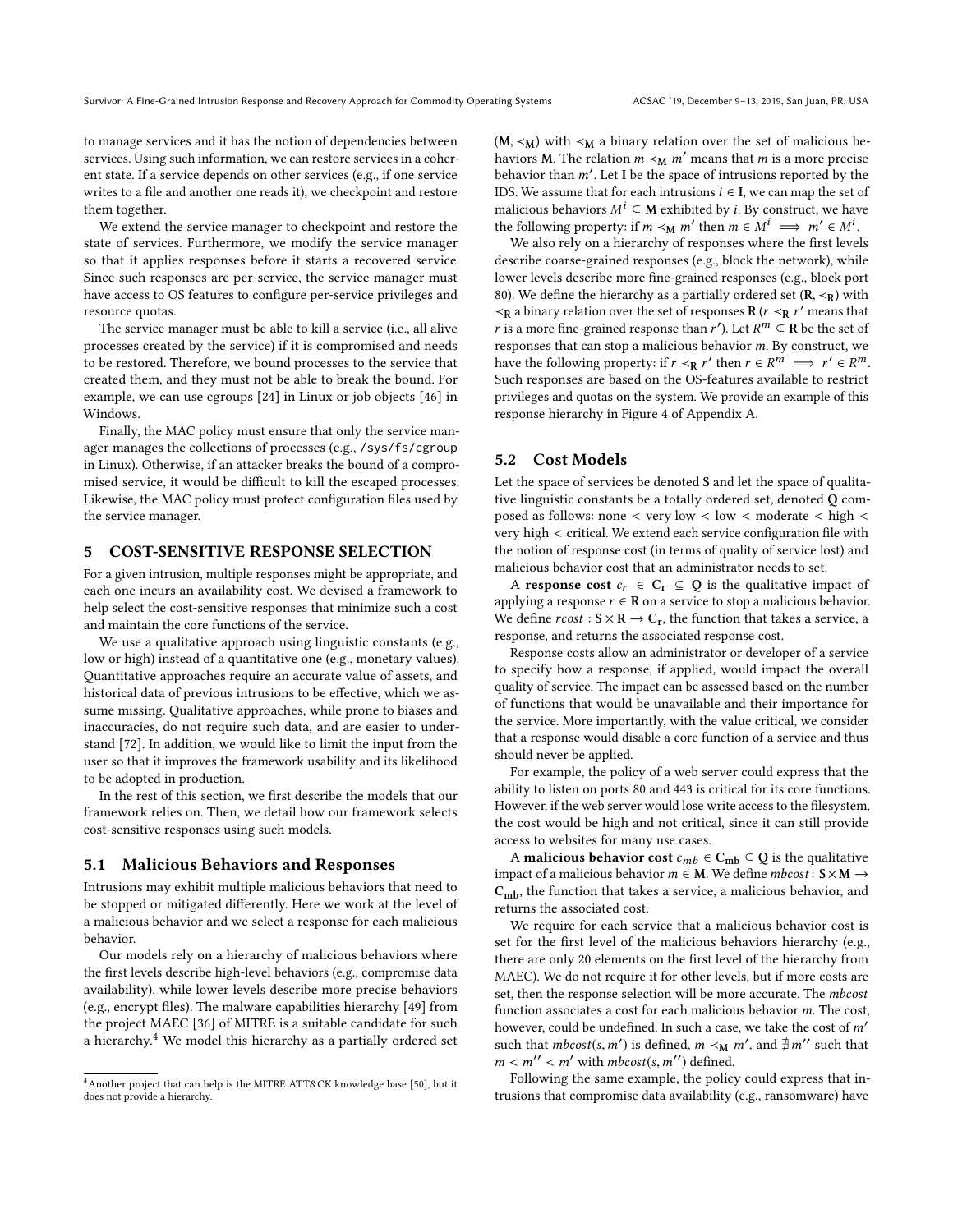a high impact for the web server, since it would not provide access to the websites anymore. While on the other hand, it could express that an intrusion that only consumes system resources (e.g., a cryptocurrency mining malware) has a moderate cost.

Both costs need to be configured depending on the context of the service. For example, a web server that provides static content does not have the same context, hence the same costs than one that handles transactions.

### 5.3 Response Performance

While responses have varying costs on the quality of service, they also differ in performance against a malicious behavior. Hence, in our framework, we consider the performance as a criterion to select a response, among others.5

The space of qualitative response performances is denoted  $P_r \subseteq$ Q. We define  $rperf : \mathbb{R} \times \mathbb{M} \to \mathbb{P}_r$ , that takes a response, a malicious behavior, and returns the associated performance.

In contrast to the cost models previously defined that are specific to a system and its context (and need to be set, e.g., by an administrator of the system), such a value only depends on the malicious behavior and is provided by security experts that analyzed similar intrusions and proposed responses with their respective performance. Such information comes from threat intelligence sources that are shared, for example, using STIX. For example, STIX has a property called "efficacy" in its "course-of-action" object that represent responses.

## 5.4 Risk Matrix

We rely on the definition of a risk matrix that satisfies the axioms proposed (i.e., weak consistency, betweenness, and consistent coloring) to provide consistent risk assessments [1]. The risk matrix needs to be defined ahead of time by the administrator depending on the risk attitude of the organization: whether the organization is risk averse, risk neutral, or risk seeking. The 5×5 risk matrix shown in Table 4 of Appendix A is one instantiation of such a matrix.

The risk matrix outputs a qualitative malicious behavior risk  $k \in K \subseteq Q$ . The risk matrix depends on a malicious behavior cost (impact), and on the confidence level  $i_{cf} \in I_{cf} \subseteq Q$  that the IDS has on the intrusion (likelihood).

We define  $risk\colon C_{mb}\times I_{cf}\to K$ , the function representing the risk matrix that takes a malicious behavior cost, an intrusion confidence, and returns the associated risk.

#### 5.5 Policy Definition and Inputs

Having discussed the various models we rely on, we can define the policy as a tuple of four functions  $\langle \text{cost}, \text{rper f}, \text{mbcost}, \text{risk} \rangle$ . The risk function is defined at the organization level, mbcost and rcost are defined for each service depending on its context, and rper f is constant and can be applied for any system. Hence, the most time-consuming parameters to set are *mbcost* and *rcost*.

The function *mbcost* can be defined by someone that understands the impact of malicious behaviors based on the service's context (e.g., an administrator). *rcost* can be defined by an expert, a developer of the service, or a maintainer of the OS where the service is used, since they understand the impact of removing certain privileges to the service. For example, some Linux distributions provide the security policies (e.g., SELinux or AppArmor) of their services and applications. Much like SELinux policies, rcost could be provided this way, since the maintainers would need to test that the response do not render a service unusable (i.e., by disabling a core functionality).

### 5.6 Optimal Response Selection

We now discuss how we use our policy to select cost-sensitive responses. Our goal is to maximize the performance of the response while minimizing the cost to the service. We rely on known MOO methods [43] to select the most cost-effective response, as does other work on response selection [52, 62].

For conciseness, since we are selecting a response for a malicious behavior  $m \in M$  and a service  $s \in S$ , we now denote  $rperf(r, m)$  as  $p_r$ ,  $rcost(s, r)$  as  $c_r$ , and  $mbcost(s, m)$  as  $c_{mb}$ .

5.6.1 Overview. When the IDS triggers an alert, it provides the confidence  $i_{cf} \in I_{cf}$  of the intrusion  $i \in I$  and the set of malicious behaviors  $M^i \subseteq M$ . Before selecting an optimal response, we filter out any response that have a critical response cost from  $R^m$  (the space of responses that can stop a malicious behavior  $m$ ). Otherwise, such responses would impact a core function of the service. We denote  $\hat{R}^m \subseteq R^m$  the resulting set:

$$
\hat{R}^m = \{ r \in R^m \mid p_r < \text{critical} \}
$$

For each malicious behavior  $m \in M^i$ , we compute the Paretooptimal set from  $\hat{R}^m$ , where we select an optimal response from. We now describe these last steps.

5.6.2 Pareto-Optimal Set. In contrast to a Single-Objective Optimization (SOO) problem, a MOO problem does not generally have a single global solution. For instance, in our case we might not have a response that provides both the maximum performance and the minimum cost, because they are conflicting, but rather a set of solutions that are defined as optimum. A common concept to describe such solutions is Pareto optimality.

A solution is Pareto-optimal (non-dominated) if it is not possible to find other solutions that improve one objective without weakening another one. The set of all Pareto-optimal solutions is called a Pareto-optimal set (or Pareto front). More formally, in our context, we say that a response is Pareto-optimal if it is non-dominated. A response  $r \in R^m$  dominates a response  $r' \in R^m$ , denoted  $r > r'$ , if the following is satisfied:

$$
[p_r > p_{r'} \wedge c_r \leq c_{r'}] \vee [p_r \geq p_{r'} \wedge c_r < c_{r'}]
$$

MOO methods rely on preferences to choose solutions among the Pareto-optimal set (e.g., should we put the priority on the performance of the response or on reducing the cost?) [43]. They rely on a scalarization that converts a MOO problem into a SOO problem. One common scalarization approach is the weighted sum method that assigns a weight to each objective and compute the sum of the product of their respective objective. However, this method is not guaranteed to always give solutions in the Pareto-optimal set [43].

Shameli-Sendi et al. [62] decided to apply the weighted sum method on the Pareto-optimal set instead of on the whole solution

<sup>5</sup>The most effective response would be to stop the service. While our model allows it, in this paper we only mention responses that aim at maintaining the availability.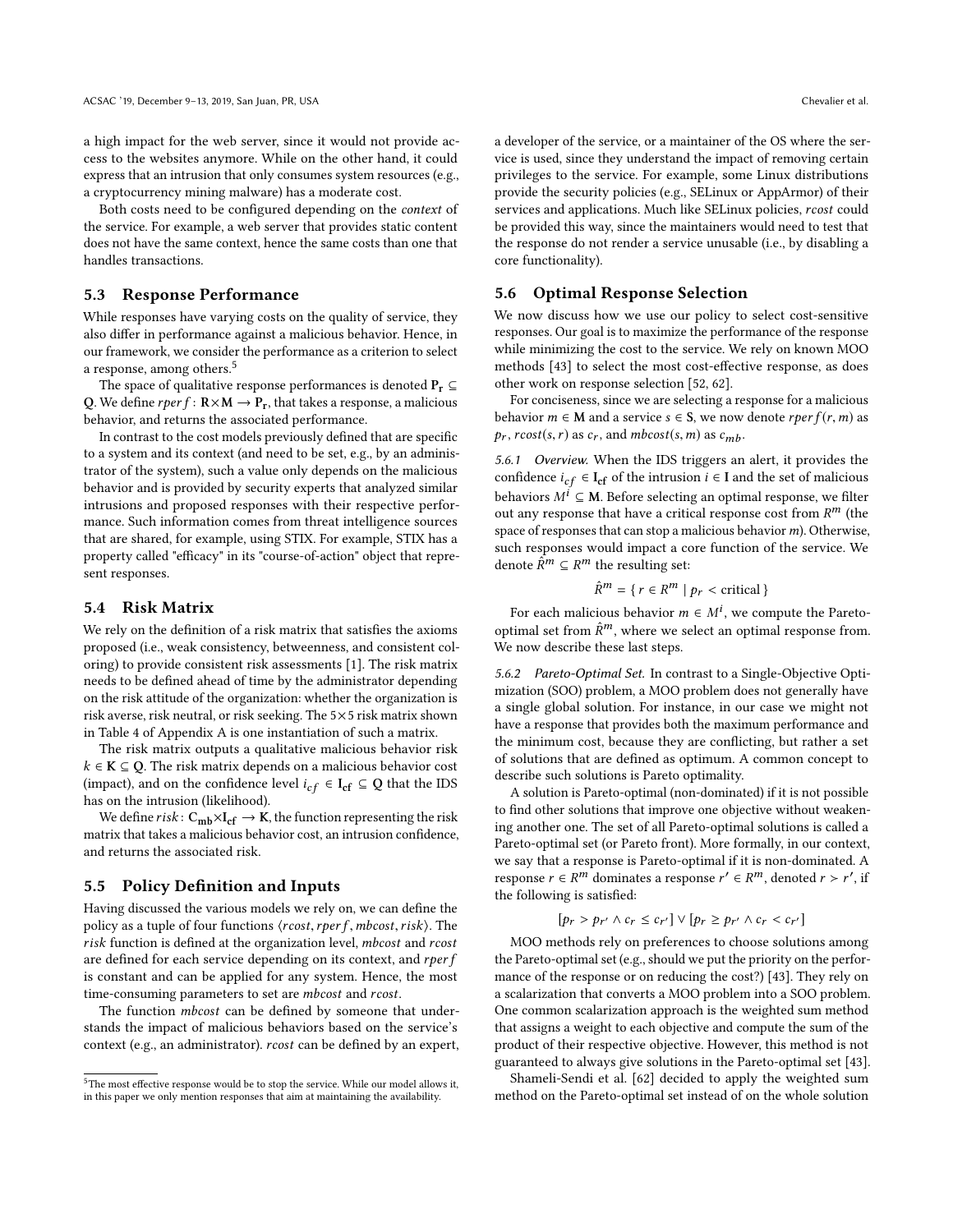Survivor: A Fine-Grained Intrusion Response and Recovery Approach for Commodity Operating Systems ACSAC '19, December 9–13, 2019, San Juan, PR, USA

space to guarantee to have a solution in the Pareto-optimal set. We apply the same reasoning, so we reduce our set to all non-dominated responses. We denote the resulting Pareto-optimal set O:

$$
O = \{ r_i \in \hat{R}^m \mid \nexists r_j \in \hat{R}^m, r_j > r_i \}
$$

5.6.3 Response Selection. Before selecting a response from the Pareto-optimal set using use the weighted sum method, we need to set weights, and to convert the linguistic constants, we use to define the costs, into numerical values.

We rely on a function  $l$  that maps the linguistic constants to a numerical value<sup>6</sup> between 0 and 1. In our case, we convert the constants critical, very high, high, moderate, low, very low, and none, to respectively the value 1, 0.9, 0.8, 0.5, 0.3, 0.1, and 0.

For the weights, we use the risk  $k = risk(c_{mb}, i_{cf})$  as a weight for the performance of the response  $w_p = l(k)$  which also gives us the weight for the cost of a response  $w_c = 1 - w_p$ . It means that we prioritize the performance if the risk is high, while we prioritize the cost if the risk is low.

We obtain the final optimal response by applying the weighted sum method:

$$
\mathop{\arg\max}_{r \in O} w_p l(p_r) + w_c (1 - l(c_r))
$$

## 6 IMPLEMENTATION

We implemented a Linux-based prototype by modifying several existing projects. While our implementation relies on Linux features such as namespaces [31], seccomp [10], or cgroups [24], our approach does not depend on OS-specific paradigms. For example, on Windows, one could use Integrity Mechanism [45], Restricted Tokens [48], and Job Objects [46]. In the rest of this section, we describe the projects we modified, why we rely on them, and the different modifications we made to implement our prototype. You can see in Table 1 the different projects we modified where we added in total nearly 3600 lines of C code.

Table 1: Projects modified for our implementation

| Project      | From version | Code added        |
|--------------|--------------|-------------------|
| CRIU         | 3.9          | 383 lines of $C$  |
| systemd      | 239          | 2639 lines of $C$ |
| audit        |              |                   |
| user space   | 2.8.3        | 79 lines of $C$   |
| Linux kernel | 4.17.5       | 460 lines of $C$  |
| Total        |              | 3561 lines of $C$ |
|              |              |                   |

At the time of writing, the most common service manager on Linux-based systems is systemd [65]. We modified it to checkpoint and to restore services using CRIU [12] and snapper [63], and to apply responses at the end of the restoration.

## 6.1 Checkpoint and Restore

CRIU is a checkpoint and restore project implemented in user space for Linux. It can checkpoint the state of an application by fetching information about it from different kernel APIs, and then store this information inside an image. CRIU reuses this image and other kernel APIs to restore the application. We chose CRIU because it allows us to perform transparent checkpointing and restoring (i.e., without modification or recompilation) of the services.

Snapper provides an abstraction for snapshotting filesystems and handles multiple Linux filesystems (e.g., BTRFS [57]). It can create a comparison between a snapshot and another one (or the current state of the filesystem). In our implementation, we chose BTRFS due its Copy-On-Write (COW) snapshot and comparison features, allowing a fast snapshotting and comparison process.

When checkpointing a service, we first freeze its cgroup (i.e., we remove the processes from the scheduling queue) to avoid inconsistencies. Thus, it cannot interact with other processes nor with the filesystem. Second, we take a snapshot of the filesystem and a snapshot of the metadata of the service kept by systemd (e.g., status information). Third, we checkpoint the processes of the service using CRIU. Finally, we unfreeze the service.

When restoring a service, we first kill all the processes belonging to its cgroup. Second, we restore the metadata of the service and ask snapper to create a read-only snapshot of the current state of the filesystem. Then, we ask snapper to perform a comparison between this snapshot and the snapshot taken during the checkpointing of the service. It gives us information about which files were modified and how. Since we want to only recover the files modified by the monitored service, we filter the result based on our log of files modified by this specific service (see section 6.3 for more details) and restore the final list of files. Finally, we restore the processes using CRIU. Before unfreezing the restored service, CRIU calls back our function that applies the responses. We apply the responses at the end to avoid interfering with CRIU that requires certain privileges to restore processes.

#### 6.2 Responses

Our implementation relies on Linux features such as namespaces, seccomp, or cgroups, to apply responses. Here is a non-exhaustive list of responses that we support: filesystem constraints (e.g., put all or any part of the filesystem read-only), system call filters (e.g., blacklisting a list or a category of system calls), network socket filters (e.g., deny access to a specific IP address), or resource constraints (e.g., CPU quotas or limit memory consumption).

We modified systemd to apply most of these responses just before unfreezing the restored service, except for system call filters. Seccomp only allows processes to set up their own filters and prevent them to modify the filters of other processes. Therefore, we modified systemd so that when CRIU restores a process, it injects and executes code inside the address space of the restored process to set up our filters.

## 6.3 Monitoring Modified Files

The Linux auditing system [3, 29] is a standard way to trigger events from the kernel to user space based on a set of rules. Linux audit can trigger events when a process performs write accesses

<sup>&</sup>lt;sup>6</sup>An alternative would be to use fuzzy logic to reflect the uncertainty regarding the risk assessment from experts when using linguistic constants [15].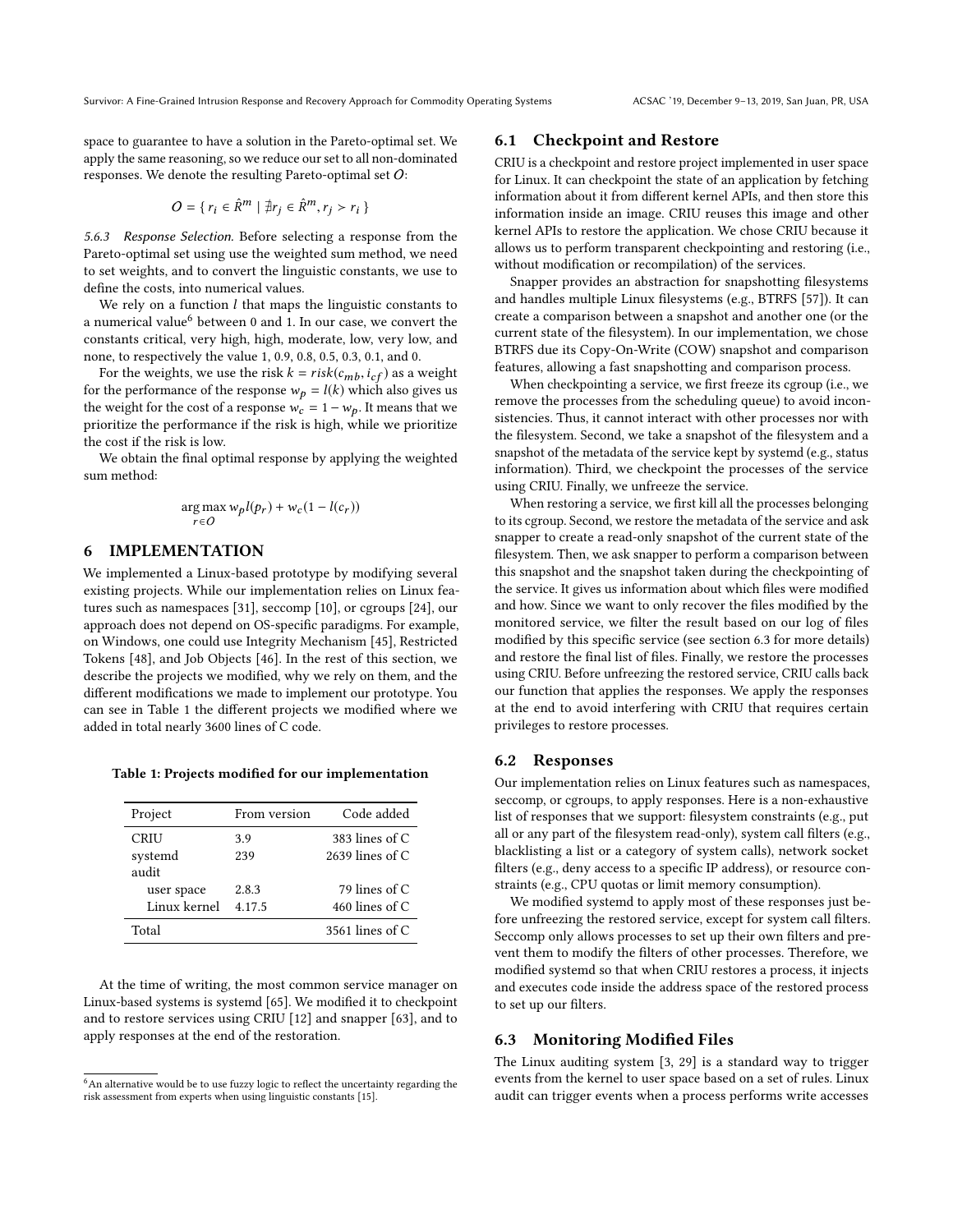on the filesystem. However, it cannot filter these events for a set of processes corresponding to a given service (i.e., a cgroup). Hence, we modified the kernel side of Linux audit to perform such filtering in order to only log files modified by the monitored services. Then, we specified a monitoring rule that relies on such filtering.

We developed a userland daemon that listens to an audit netlink socket and processes the events generated by our monitoring rules. Then, by parsing them, our daemon can log which files a monitored service modified. To that end, we create a file hierarchy under a per-service private directory. For example, if the service abc.service modified the file /a/b/c/test, we create an empty file /private/abc.service/a/b/c/test. This solution allows us to log modified files without keeping a data structure in memory.

## 7 EVALUATION

We performed an experimental evaluation of our approach to answer the following questions:

- (1) How effective are our responses at stopping malicious behaviors in case a service is compromised?
- (2) How effective is our approach at selecting cost-sensitive responses that withstand an intrusion?
- (3) What is the impact of our solution on the availability or responsiveness of the services?
- (4) How much overhead our solution incurs on the system resources?
- (5) Do services continue to function (i.e., no crash) when they are restored with less privileges that they initially needed?

For the experiments, we installed Fedora Server 28 with the Linux kernel 4.17.5, and we compiled the programs with GCC 8.1.1. We ran the experiments that used live malware in a virtualized environment to control malware propagation (see Appendix B.1 for more details). While malware could use anti-virtualization techniques [8, 56], to the best of our knowledge, none of our samples used such techniques.<sup>7</sup> We executed the rest of the experiments on bare metal on a computer with an AMD PRO A12-8830B R7 at <sup>2</sup>.5 GHz, 12 GiB of RAM, and a 128 GB Intel SSD 600p Series.

Throughout the experiments, we tested our implementation on different types of services, such as web servers (nginx [53], Apache [2]), database (mariadb [42]), work queue (beanstalkd [7]), message queue (mosquitto [19]), or git hosting services (gitea [21]). It shows that our approach is applicable to a diverse set of services.

## 7.1 Responses Effectiveness

Our first experiments focus on how effective our responses against distinct types of intrusions are. We are not interested, per se, in the vulnerabilities that attackers can exploit, but on how to stop attackers from performing malicious actions after they have infected a service. Here we do not focus on response selection, which is discussed in section 7.2.

The following list describes the malware and attacks used (see Appendix B.2 for the hashes of the malware samples):

- Linux.BitCoinMiner Cryptocurrency mining malware that connects to a mining pool using attackers-controlled credentials [68].
- Linux.Rex.1 Malware that joins a Peer-to-peer (P2P) botnet to receive instructions to scan systems for vulnerabilities to replicate itself, elevate privileges by scanning for credentials on the machine, participate in a Distributed Denial-of-Service (DDoS) attack, or send spam [17].
- Hakai Malware that receives instructions from a Command and Control (C&C) server to launch DDoS attacks, and to infect other systems by brute forcing credentials or exploiting vulnerabilities in routers [18, 54].
- Linux.Encoder.1 Encryption ransomware that encrypts files commonly found on Linux servers (e.g., configuration files, or HTML files), and other media-related files (e.g., JPG, or MP3), while ensuring that the system can boot so that the administrator can see the ransom note [16].
- GoAhead exploit Exploit that gives remote code execution to an attacker on all versions of the GoAhead embedded web server prior to 3.6.5 [25].

Our work does not focus on detecting intrusions but on how to recover from and withstand them. Hence, we selected a diverse set of malware and attacks that covered various malicious behaviors, with different malicious behaviors.

For each experiment, we start a vulnerable service, we checkpoint its state, we infect it, and we wait for the payload to execute (e.g., encrypt files). Then, we apply our responses and we evaluate their effectiveness. We consider the restoration successful if the service is still functioning and its state corresponds to the one that has been checkpointed. Finally, we consider the responses effective if we cannot reinfect the service or if the payload cannot achieve its goals anymore.

### Table 2: Summary of the experiments that evaluate the effectiveness of the responses against various malicious behaviors

| Malicious Behavior<br>Attack Scenario |                         | Per-service<br><b>Response Policy</b> |  |  |
|---------------------------------------|-------------------------|---------------------------------------|--|--|
| Linux.BitCoinMiner                    | Mine for cryptocurrency | Ban mining pool IPs                   |  |  |
| Linux.BitCoinMiner                    | Mine for cryptocurrency | Reduce CPU quota                      |  |  |
| Linux.Rex.1                           | Determine C&C server    | Ban bootstrapping IPs                 |  |  |
| Hakai                                 | Receive data from C&C   | Ban C&C servers' IPs                  |  |  |
| Linux.Encoder.1                       | Encrypt data            | Read-only filesystem                  |  |  |
| GoAhead exploit                       | Exfiltrate via network  | Forbid connect syscall                |  |  |
| GoAhead exploit                       | Data theft              | Render paths inaccessible             |  |  |

The results we obtained are summarized in Table 2. In each experiment, as expected, our solution successfully restored the service after the intrusion to a previous safe state. In addition, as expected, each response was able to withstand a reinfection for its associated malicious behavior and only impacted the specific service and not the rest of the system.

## 7.2 Cost-Sensitive Response Selection

Our second set of experiments focus on how effective is our approach at selecting cost-sensitive responses. We chose Gitea, a

 ${\rm ^7This}$  is consistent with the study of Cozzi et al. [11] that showed that in the 10 548 Linux malware they studied, only <sup>0</sup>.24 % of them tried to detect if they were in a virtualized environment.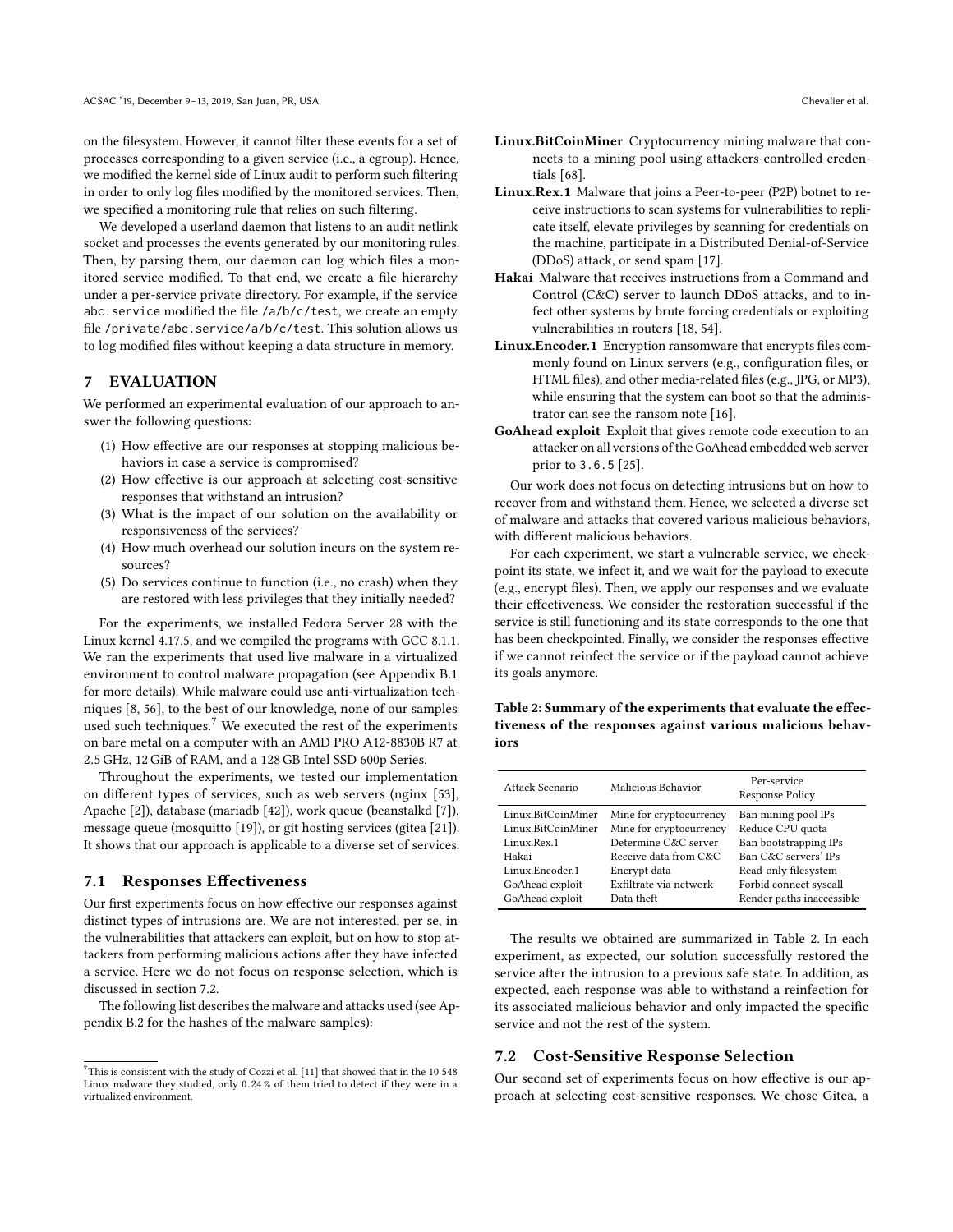self-hosted Git-repository hosting service (an open source clone of the services provided by GitHub [22]), as a use case for a service. We chose Gitea, because it requires a diverse set of privileges and it shows how our approach can be applied to a complex real-world service.

In our use case, we configured Gitea with the principle of least privileges. It means that restrictions which corresponds to responses with a cost assigned to none are initially applied to the service (e.g., Gitea can only listen on port 80 and 443 or Gitea have only access to the directories and files it needs). Even if the service follows the best practices and is properly protected, an intrusion can still do damages and our approach handles such cases.

We consider an intrusion that compromised our Gitea service with the Linux.Encoder.1 ransomware.<sup>8</sup> When executed, it encrypts all the git repositories and the database used by Gitea. Hence, we previously configured the policy to set the cost of such a malicious behavior to high, $^9$  since it would render the site almost unusable:  $mbcost("gitea", "compromise-data-availability") = "high".$ 

Since our focus is not on intrusion detection, we assume that the IDS detected the ransomware. This assumption is reasonable with, for example, several techniques to detect ransomware such as API call monitoring, file system activity monitoring, or the use of decoy resources [32].

In practice, however, an IDS can generate false positives, or it can provide non-accurate values for the likelihood of the intrusion leading to a less adequate response. Hence, we consider three cases to evaluate the response selection: the IDS detected the intrusion and accurately set the likelihood, the IDS detected the intrusion but not with an accurate likelihood, and the IDS generated a false positive.

In Table 3, we display a set of responses for the ransomware that we devised based on existing strategies to mitigate ransomware, such as CryptoDrop lockdown [13] or Windows controlled folder access [47]. None of them could have been applied proactively by the developer, because they degrade the quality of service. We set their respective cost for the service and the estimated performance.

Table 3: Responses to withstand ransomware reinfection with their associated cost and performance for Gitea

|   | Response                                      | Cost      | Performance |
|---|-----------------------------------------------|-----------|-------------|
|   | Disable open system call                      | Very High | Very High   |
| 2 | Read-only filesystem except sessions folder   | High      | Very High   |
| 3 | Paths of git repositories inaccessible        | High      | Moderate    |
| 4 | Read-only paths of all git repositories       | Moderate  | Moderate    |
| 5 | Read-only paths of important git repositories | Low       | Low         |
| 6 | Read-only filesystem                          | Critical  | Very High   |

Now let us consider the three cases previously mentioned. In the first case, the IDS detected the intrusion and considered the intrusion very likely. After computing the Pareto-optimal set, we have three possible responses left (2, 4, and 5). The risk computed is  $risk("high", "very likely") = high. The response selection then$ prioritizes performance and selects the response 2 that sets the filesystem as read-only protecting all information stored by Gitea (git repositories and its database). The only exception is the folder used by Gitea to store sessions since having this folder read-only would render the site unusable, thus it is a core function (see the cost critical in Table 3). Gitea is restored with all the encrypted files. The selected response prevents the attacker to reinfect the service since the exploit require write accesses. In terms of quality of service, users can connect to the service and clone repositories, but due to the response a new user cannot register and users cannot push to repositories. Hence, this response is adequate since the service cannot get reinfected, core functions are maintained, and other functions previously mentioned are available.

In the second case, the IDS detected the intrusion but considered the intrusion very unlikely while the attacker managed to infect the service. The risk computed is  $risk("high", "very unlikely") = low.$ The response selection then prioritizes cost and selects the response 5 that sets a subset of git repositories (the most important ones for the organization) as read-only. With this response, the attacker managed to reinfect the service and the ransomware encrypted many repositories, but not the most important ones. In terms of quality of service, users can still access the protected repositories, but due to the intrusion users cannot login anymore and they cannot clone the encrypted repositories (i.e., Gitea shows an error to the user). Hence, the response is less adequate when the IDS provides an incorrect value for the likelihood of the intrusion, since the malware managed to encrypt many repositories, but the core functions of Gitea are maintained.

In the third case, the IDS detected an intrusion with the likelihood being very unlikely, but it is in fact a false positive. The risk computed is  $risk("high", "very unlikely") = low. It is similar to the$ previous case where the response selected is response 5 due to a low risk. However, in this case, there is no actual ransomware. In terms of quality of service, users have access to most functions (e.g., login, clone all repositories, or add issues), they just cannot push modifications to the protected repositories. It shows that even with false positives, our approach minimizes the impact on the quality of service. Once an analyst classified the alert as a false positive, the administrator can make the service leave the degraded mode.

## 7.3 Availability Cost

In this subsection, we detail the experiments that evaluate the availability cost for the checkpoint and restore procedures.

7.3.1 Checkpoint. Each time we checkpoint a service, we freeze its processes. As a result, a user might notice a slower responsiveness from the service. Hence, we measured the time to checkpoint four common services: Apache HTTP server (v2.4.33), nginx (v1.12.1), mariadb (v10.2.16), and beanstalkd (v1.10). We repeated the experiment 10 times for each service. In average the time to checkpoint was always below 300 ms. Table 6 of Appendix B.3 gives more detailed timings.

The results show that our checkpointing has a small, but acceptable availability cost. We do not lose any connection, we only increase the requests' latency when the service is frozen. Since the latency increases only for a small period of time (maximum 300 ms), we consider such a cost acceptable. In comparison, SHELF [74]

 ${}^{8}$ In our experiments, we used an exploit for the version 1.4.0 [66].

<sup>&</sup>lt;sup>9</sup>One would have to assign a cost for other malicious behaviors, but for the sake of conciseness we only show the relevant ones.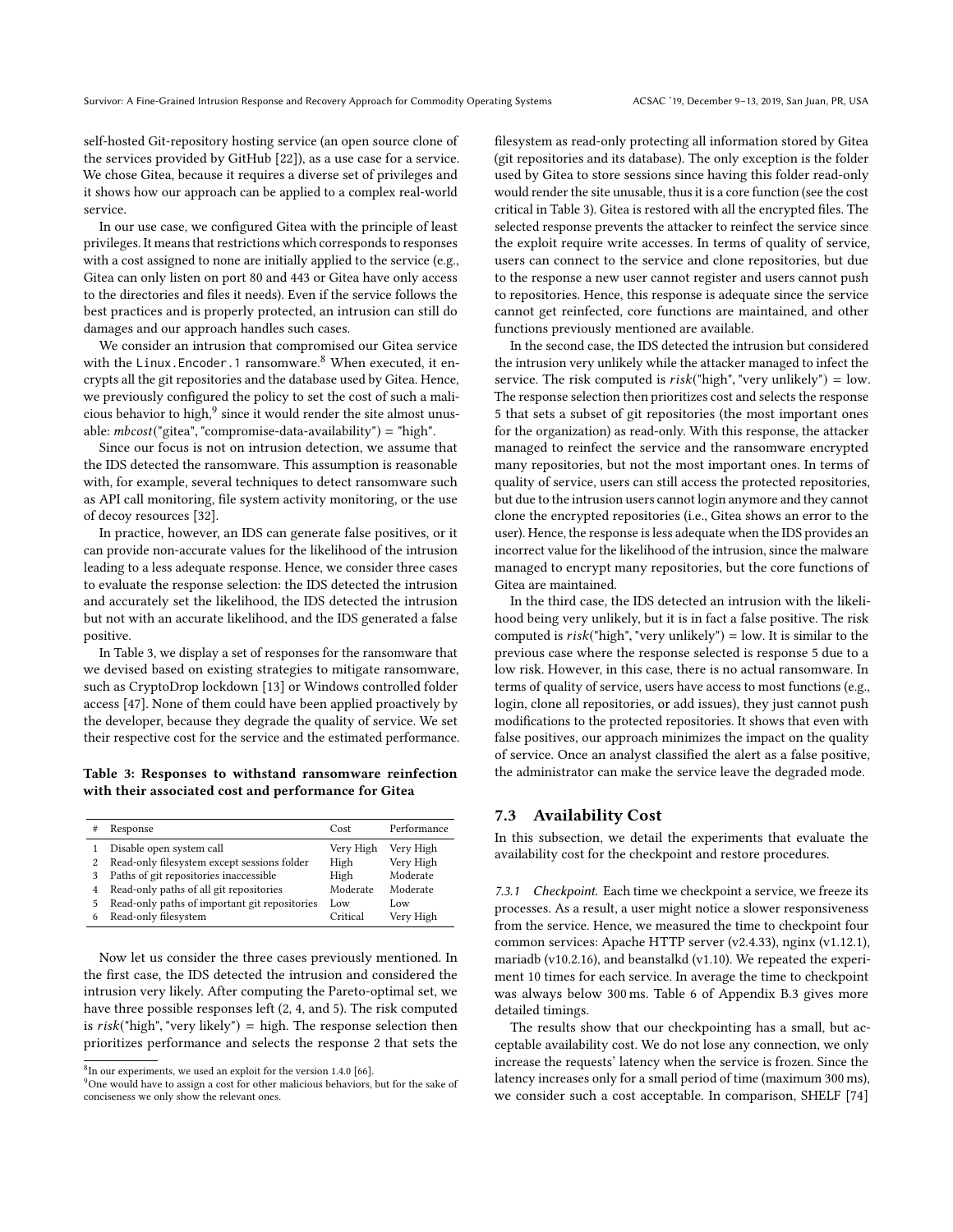incurs a <sup>7</sup>.6 % latency overhead for Apache during the whole execution of the system.

7.3.2 Restore. We also evaluated the time to restore the same services used in section 7.3.1. In average, it took less than 325 ms. Table 7 of Appendix B.3 gives more detailed timings.

In contrast to the checkpoint, the restore procedure loses all connections due to the kill operation. The experiment, however, show that the time to restore a service is small (less than 325 ms). For example, in comparison, CRIU-MR [71] took <sup>2</sup>.8 s in average to complete their restoration procedure.

#### 7.4 Monitoring Cost

As detailed in section 6.3, our solution logs the path of any file modified by a monitored service. This monitoring, however, incurs an overhead for every process executing on the system (i.e., even for the non-monitored services). There is also an additional overhead for monitored services that perform write accesses due to the audit event generated by the kernel and then processed by our daemon.

Therefore, we evaluated both overhead by running synthetic and real-world workload benchmarks, from the Phoronix test suite [40], for three different cases:

- (1) no monitoring is present (baseline)
- (2) monitoring rule enabled, but the service running the benchmarks is not monitored (no audit events are triggered)
- (3) monitoring rule enabled and the service is monitored (audit events are triggered).

7.4.1 Synthetic Benchmarks. We ran synthetic I/O benchmarks that stress the system by performing many open, read, and write system calls: compilebench [44], fs-mark [73], and Postmark [30]. compilebench emulates disk I/O operations related to the compilation of a kernel tree, reading the tree, or its creation. fs-mark creates files and directories, at a given rate and size, either synchronously or asynchronously. Postmark emulates an email server by performing a given number of transactions that create, read, append to, and delete files of varying sizes.

The results of the read compiled tree test of the compilebench benchmark confirmed that the overhead is only due to open system calls with write access mode. This test only reads files and we did not observe any noticeable overhead (less than 1 %, within the margin of error).

We now focus on the results of the fs-mark and Postmark benchmarks, illustrated in Figure 3. In both experiments, we notice a small overhead when the service is not monitored (between <sup>0</sup>.6 % and <sup>4</sup>.5 %). With fs-mark (Figure 3a), when writing 1000 files synchronously, we observe a <sup>7</sup>.3 % overhead. In comparison, when the files are written asynchronously, there is a <sup>27</sup>.3 % overhead. With Postmark (Figure 3b), we observe a high overhead (28.7 %) when it writes many small files (between 5 KiB and 512 KiB) but remains low (3.1 %) with bigger files (between 512 KiB and 1 MiB).

In summary, these synthetic benchmarks show that the worst case for our monitoring is when a monitored service writes many small files asynchronously in burst.

7.4.2 Real-world Workload Benchmarks. To have a different perspective than the synthetic benchmarks, we chose two benchmarks that use real-world workloads: build-linux-kernel measures the



1 MiB Size

Parameters

1 MiB Size, No Sync/FSync

(a) Files created per second with the fs-mark benchmark (more is better)

1 MiB Size, 4 Threads



(b) Transactions per second with the Postmark benchmark (more is better)

#### Figure 3: Results of synthetic benchmarks to measure the overhead of the monitoring

time to compile the Linux kernel<sup>10</sup> and unpack-linux measures the time to extract the archive of the Linux kernel source code.

When the service is monitored, the overhead is only significant with unpack-linux where we observe a <sup>23</sup>.7 % overhead. It concurs with our results from the synthetic benchmarks: writing many small files asynchronously incurs a significant overhead when the service is monitored (the time to decompress a file in this benchmark is negligible). With build-linux-kernel, we observe a small overhead (1.1 %) even when the service is monitored (the time to compile the source code masks the overhead of the monitoring).

In comparison, SHELF [74] has a 65 % overhead when extracting the archive of the Linux kernel source code, and an 8 % overhead when building this kernel.

In conclusion, both the synthetic and non-synthetic benchmarks show that our solution is more suitable for workloads that do not write many small files asynchronously in burst. For instance, our approach would be best suited to protect services such as web, databases, or video encoding services.

 $^{10}\rm{While}$  build-linux-kernel is CPU bound, it also performs many system calls, such as opening files to store the output of the compilation.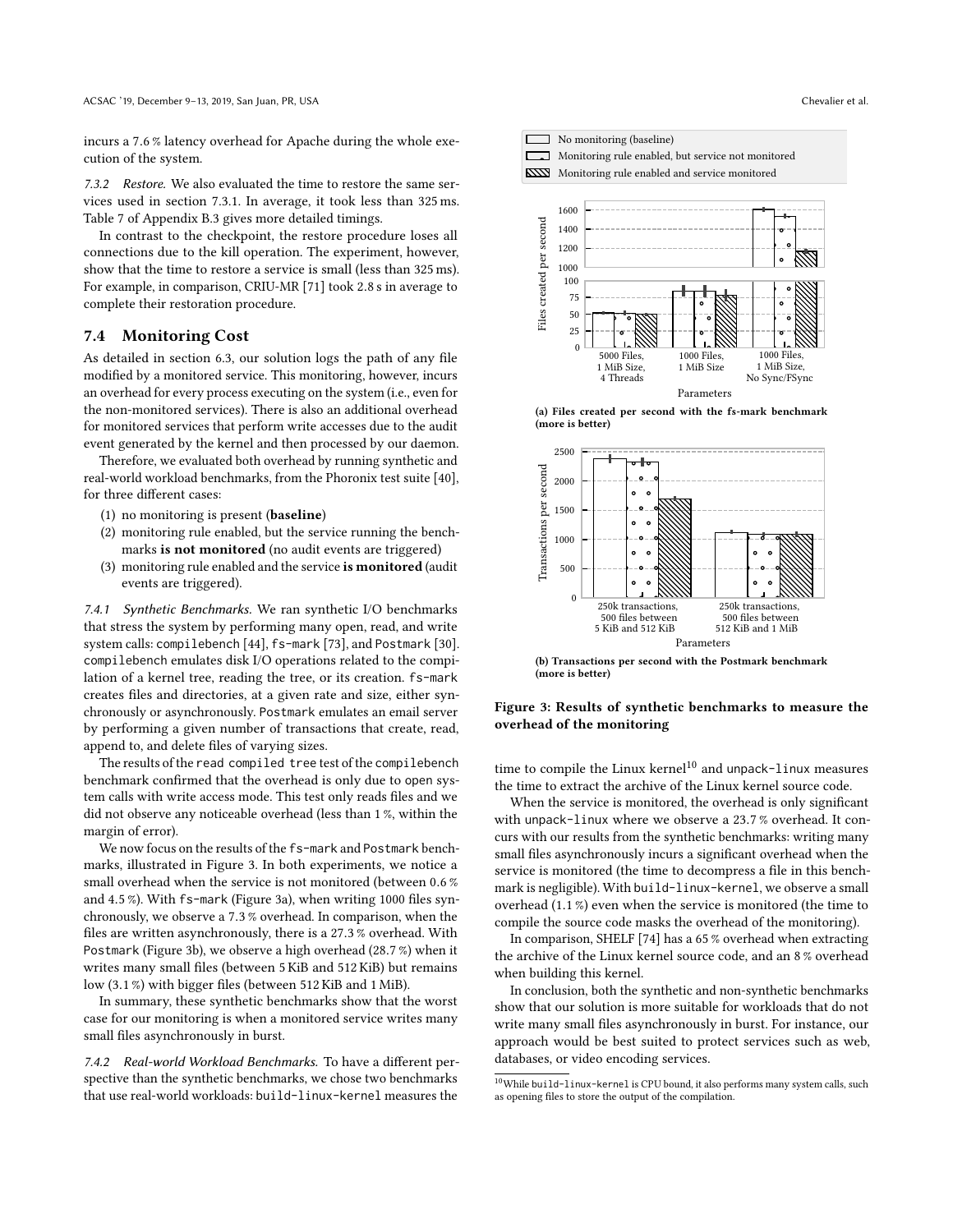Survivor: A Fine-Grained Intrusion Response and Recovery Approach for Commodity Operating Systems ACSAC '19, December 9–13, 2019, San Juan, PR, USA

## 7.5 Storage Space Overhead

Checkpointing services requires storage space to save the checkpoints. To evaluate the disk usage overhead, we checkpointed the same four services used in section 7.3.1. Each checkpoint took respectively <sup>26</sup>.2 MiB, <sup>7</sup>.5 MiB, <sup>136</sup>.0 MiB, and <sup>130</sup>.1 KiB of storage space. The memory pages dumps took at least <sup>95</sup>.3 % of the size of their checkpoint. Hence, if a service uses more memory under load (e.g., Apache), its checkpoint would take more storage space.

## 7.6 Stability of Degraded Services

We tested our solution on web servers (nginx, Apache), databases (mariadb), work queues (beanstalkd), message queues (mosquitto), and git hosting services (gitea). None of the services crashed when restored with a policy that removed privileged that they required (i.e., in a degraded mode). The reason is twofold.

First, we provided a policy that specified the responses with a critical cost. Therefore, our solution never selected a response that removes a privilege needed by a core function. Second, the services checked for errors when performing various operations. For example, if a service needed a privilege that we removed, it tried to perform the operation and failed, but only logged an error and did not crash. If we generalize our results, it means our solution will not make other services (that we did not test) crash if they properly check for error cases. This practice is common, and it is often highlighted by the compiler when this is not the case.

## 8 DISCUSSION

Let us now discuss non-exhaustively limitations or areas that would need further work.

- False Positives Our approach relies on an IDS, hence we inherit its limitations. In the case of false positives, the recovery and response procedures would impact the service availability, despite thwarting no threat. Our approach, however, minimizes this risk by considering the likelihood of the intrusion for the selection of cost-sensitive responses and by ensuring that we maintain core functions.
- CRIU Limitations At the moment, CRIU cannot support all applications, since it has issues when handling external resources or graphical applications. For example, if a process has opened a device to have direct access to some hardware, checkpointing its state may be impossible (except for virtual devices not corresponding to any physical devices). Since our implementation relies on CRIU, we inherit its limitations. Therefore, at the moment, our implementation is better suited for system services that do not have a graphical part and do not require direct access to some hardware.
- Service Dependencies In our work, at the moment, we only use the service dependency graph provided by the service manager (e.g., systemd) to recover and checkpoint dependent services together. We could also use this same graph to provide more precise response selection by taking into account the dependency between services, their relative importance, and to propagate the impact a malicious behavior can have. It could be used as a weight (in addition to the risk) to select optimal responses. Similar, but network-based, approaches have been heavily studied in the past [33, 62, 67].
- Models Input For our cost-sensitive response selection, we first need to associate an intrusion to a set of malicious behaviors, and the course of action to stop these behaviors. While standards exist to share threat information [6] and malicious behaviors [36, 49, 51] exhibited by malware, or attackers in general, we were not able to find open sources that provided them directly for the samples we used. This issue might be related to the fact that, to the best of our knowledge, no industry solution would exploit such information. In our experiments, we extracted information about malicious behaviors from textual descriptions [16–18, 54, 68] and reused the existing standards to describe such malicious behaviors [36, 49, 51]. Likewise, we extracted information about responses to counter such malicious behaviors from textual descriptions [13, 16–18, 47, 54, 68].
- Generic Responses If we do not have precise information about the intrusion, but only a generic behavior or category associated to it (one of the top elements in the malicious behaviors hierarchy), we can automatically consider generic responses. For example, with ransomware we know that responses that either render the filesystem read-only or only specific directories will work. We would not know that, for instance, blocking a specific system call would have stopped the malware, but we know what all ransomware need, and we can respond accordingly. Such generic responses might help mitigate the lack of precise information.

## 9 CONCLUSION AND FUTURE WORK

This work provides an intrusion survivability approach for commodity OSs. In contrast to other intrusion recovery approaches, our solution is not limited to restoring files or processes, but it also applies responses to withstand a potential reinfection. Such responses enforce per-service privilege restrictions and resource quotas to ensure that the rest of the system is not directly impacted. In addition, we only restore the files modified by the infected service to limit the restoration time. We devised a framework to select cost-sensitive responses that do not disable core functions of services. We specified the requirements for our approach and proposed an architecture satisfying its requirements. Finally, we developed and evaluated a prototype for Linux-based systems by modifying systemd, Linux audit, CRIU, and the Linux kernel. Our results show that our prototype withstands known Linux attacks. Our prototype only induces a small overhead, except with I/O-intensive services that create many small files asynchronously in burst.

In the future, we would like to investigate how we could automatically adapt the system to gradually remove the responses that we applied to withstand a reinfection. Such a process involves being able to automatically fix the vulnerabilities or to render them non-exploitable.

### ACKNOWLEDGMENTS

The authors would like to thank Pierre Belgarric and Maugan Villatel for their helpful comments, feedback, and proofing of earlier versions of this paper. We would also like to thank Stuart Lees, Daniel Ellam, and Jonathan Griffin, for their help in setting up and running some of the experiments using their isolated and virtualized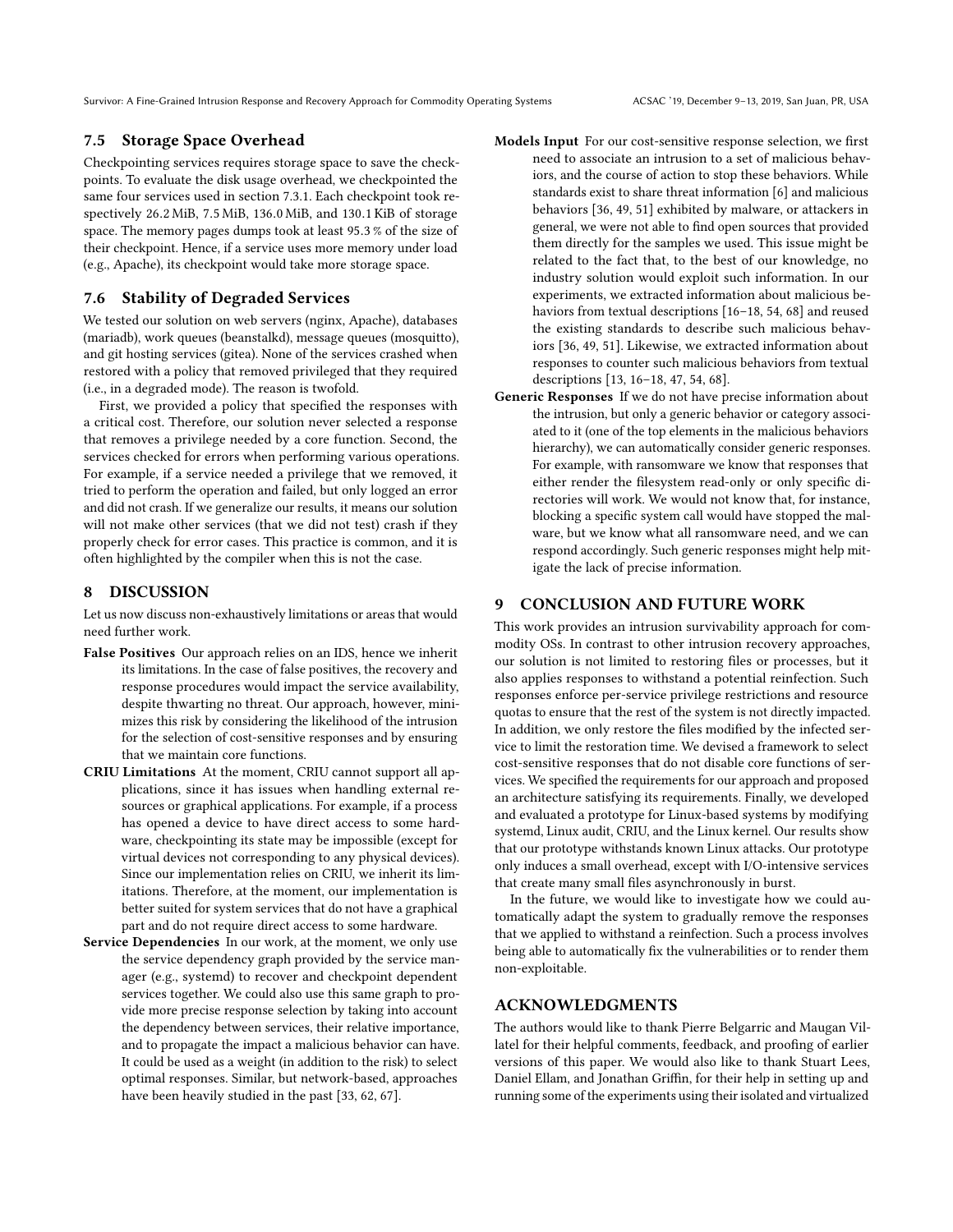environment. In addition, we would like to thank the anonymous reviewers for their feedback. Finally, we would like to thank Hybrid Analysis for providing access to malware samples used in our experiments.

## A EXAMPLES OF MODELS

Figure 4 is an example of a non-exhaustive per-service response hierarchy that can be used for the hierarchy defined in section 5.1. Note that for each response with arguments (e.g., read-only paths or blacklisting IP addresses), the hierarchy provides a sub-response with a subset of the arguments. For example, if there is a response that puts /var read-only, there is also the responses that puts /var/www read-only. It means that if an administrator only specified the cost of putting /var read-only, but a response, among the set of possible responses, sets /var/www read-only, our response selection framework uses the cost of its parent (i.e., /var).



#### Figure 4: Example of a non-exhaustive per-service response hierarchy

Table 4 is an example of a risk matrix that can be used. This matrix can vary depending on the risk attitude (risk averse, risk neutral, or risk seeking).

Table 4: Example of a  $5 \times 5$  risk matrix that follows the requirements for our risk assessment

|                            | Malicious Behavior Cost |     |          |      |           |  |
|----------------------------|-------------------------|-----|----------|------|-----------|--|
| Confidence<br>(Likelihood) | Very low                | Low | Moderate | High | Very high |  |
| Very likely                | L                       | M   | н        | н    | н         |  |
| Likely                     | L                       | M   | M        | н    | н         |  |
| Probable                   | L                       | L   | M        | M    | н         |  |
| Unlikely                   | L                       | L   | L        | M    | M         |  |
| Very unlikely              | L                       | L   |          |      | L         |  |

## B EVALUATION DETAILS

## B.1 Setup of the Virtualized Environment

We ran the experiments regarding the effectiveness of our responses in a virtualized environment. It helped us control malware propagation and their behavior in general.

The setup consisted of an isolated network connected to the Internet with multiple Virtual Local Area Networks (VLANs), two Virtual Machines (VMs), and a workstation. We executed the infected service on a VM connected to an isolated VLAN with access to the Internet. We connected the second VM, that executes the network sniffing tool (tcpdump), to another VLAN with port mirroring from the first VLAN. Finally, the workstation, connected to another isolated VLAN, had access to the server managing the VMs, the VM with the infected service, and the network traces.

## B.2 Malware Samples

Table 5: Malware used in our experiments with the SHA-256 hash of the samples

| Malware            | SHA-256                                                          |
|--------------------|------------------------------------------------------------------|
| Linux.BitCoinMiner | 690aea53dae908c9afa933d60f467a17ec5f72463988eb5af5956c6cb301455b |
| Linux Rex 1        | 762a4f2bf5ea4ff72fce674da1adf29f0b9357be18de4cd992d79198c56bb514 |
| Linux Encoder 1    | 18884936d002839833a537921eb7ebdb073fa8a153bfeba587457b07b74fb3b2 |
| Hakai              | 58a5197e1c438ca43ffc3739160fd147c445012ba14b3358caac1dc8ffff8c9f |

In Table 5, we list the malware samples used in our experiments alongside their respective SHA-256 hash.

### B.3 Checkpoint and Restore Operations

In Figure 5, we illustrate the results of the availability cost that users could perceive by measuring the latencies of HTTP requests made to an nginx server. We generated 100 requests per second for 20 seconds with the HTTP load testing tool Vegeta [61]. During this time, we checkpointed nginx at approximately 5, 11, and 16 seconds. We repeated the experiment three times. The output gave us the latency of each request, and we applied a moving average filter with a window size of 5. As mentioned previously, all requests were successful (i.e., no errors or timeouts) and the maximum latency during a checkpoint was 286 ms.

In Table 6, we show the time measured to perform the different operations executed during a checkpoint: initialize (i.e., to initialize structures, to create or open directories, and to freeze processes),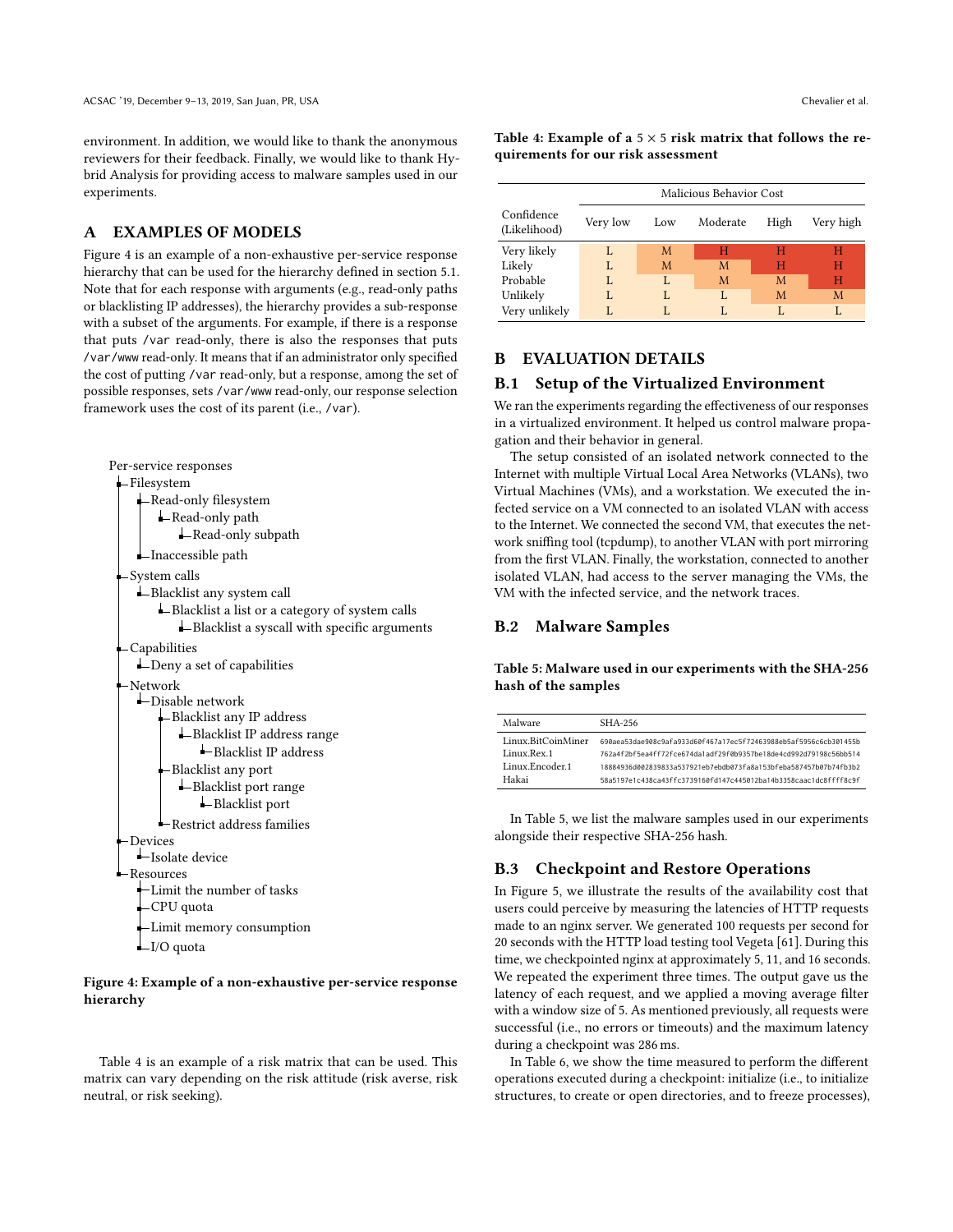

#### Figure 5: Impact of checkpoints on the latency of HTTP requests made to an nginx server (less is better)

snapshot of the filesystem, serialization of the service's metadata, and checkpointing of the processes using CRIU. The time to perform this last operation varies depending on the service (e.g., the number of processes, memory used, or files opened).

Table 6: Time to perform the checkpoint operations of a service

| <b>Checkpoint Operation</b>    |           | Mean   | Standard<br>deviation | Standard error<br>of the mean |
|--------------------------------|-----------|--------|-----------------------|-------------------------------|
| Service-independent operations |           |        |                       |                               |
| Initialize                     | $(\mu s)$ | 643.20 | 90.75                 | 14.35                         |
| Checkpoint service metadata    | $(\mu s)$ | 51.47  | 8.45                  | 1.33                          |
| Snapshot filesystem            | (ms)      | 98.95  | 1.38                  | 2.19                          |
| Checkpoint processes (CRIU)    |           |        |                       |                               |
| httpd                          | (ms)      | 199.24 | 11.05                 | 3.49                          |
| nginx                          | (ms)      | 51.59  | 3.99                  | 1.26                          |
| mariadh                        | (ms)      | 171.77 | 8.52                  | 2.69                          |
| beanstalkd                     | (ms)      | 16.25  | 1.37                  | 0.43                          |
| Total                          |           |        |                       |                               |
| httpd                          | (ms)      | 298.88 |                       |                               |
| nginx                          | (ms)      | 151.24 |                       |                               |
| mariadh                        | (ms)      | 271.41 |                       |                               |
| beanstalkd                     | (ms)      | 115.89 |                       |                               |

#### **REFERENCES**

- [1] Louis Anthony Tony Cox. 2008. What's wrong with risk matrices? Risk Analysis 28, 2 (2008), 497–512.<https://doi.org/10.1111/j.1539-6924.2008.01030.x>
- [2] apache 2019. Apache HTTP Server. Retrieved September 20, 2019 from [https:](https://httpd.apache.org/) [//httpd.apache.org/](https://httpd.apache.org/)
- [3] audit 2019. The Linux Audit Project. Retrieved September 20, 2019 from [https:](https://github.com/linux-audit/) [//github.com/linux-audit/](https://github.com/linux-audit/)
- [4] Ahmed M. Azab, Peng Ning, Jitesh Shah, Quan Chen, Rohan Bhutkar, Guruprasad Ganesh, Jia Ma, and Wenbo Shen. 2014. Hypervision Across Worlds: Real-time Kernel Protection from the ARM TrustZone Secure World. In Proceedings of the 2014 ACM SIGSAC Conference on Computer and Communications Security (CCS '14). ACM, 90–102.<https://doi.org/10.1145/2660267.2660350>
- [5] Ivan Balepin, Sergei Maltsev, Jeff Rowe, and Karl Levitt. 2003. Using Specification-Based Intrusion Detection for Automated Response. In Recent Advances in Intrusion Detection. 136–154. [https://doi.org/10.1007/978-3-540-45248-5\\_8](https://doi.org/10.1007/978-3-540-45248-5_8)
- [6] Sean Barnum. 2014. Standardizing cyber threat intelligence information with the Structured Threat Information eXpression (STIX).
- [7] beanstalkd 2019. beanstalkd. Retrieved September 20, 2019 from [https://kr.github.](https://kr.github.io/beanstalkd/) [io/beanstalkd/](https://kr.github.io/beanstalkd/)

Table 7: Time to perform the restore operations of a service

| <b>Restore Operation</b>       |           | Mean   | Standard<br>deviation | Standard error<br>of the mean |
|--------------------------------|-----------|--------|-----------------------|-------------------------------|
| Kill processes                 |           |        |                       |                               |
| httpd                          | (ms)      | 16.39  | 2.52                  | 1.13                          |
| nginx                          | (ms)      | 19.24  | 3.69                  | 1.65                          |
| mariadh                        | (ms)      | 28.48  | 2.16                  | 0.97                          |
| heanstalkd                     | (ms)      | 10.85  | 1.19                  | 0.53                          |
| Service-independent operations |           |        |                       |                               |
| Initialize                     | $(\mu s)$ | 209.40 | 32.07                 | 7.17                          |
| Compare Snapshots              | (ms)      | 148.23 | 32.01                 | 7.16                          |
| Restore service metadata       | $(\mu s)$ | 212.75 | 36.23                 | 8.10                          |
| Restore processes (CRIU)       |           |        |                       |                               |
| httpd                          | (ms)      | 132.42 | 6.09                  | 2.72                          |
| nginx                          | (ms)      | 59.88  | 4.88                  | 2.18                          |
| mariadh                        | (ms)      | 147.07 | 2.59                  | 1.16                          |
| beanstalkd                     | (ms)      | 36.63  | 2.87                  | 1.28                          |
| Total                          |           |        |                       |                               |
| httpd                          | (ms)      | 299.29 |                       |                               |
| nginx                          | (ms)      | 227.79 |                       |                               |
| mariadh                        | (ms)      | 324.22 |                       |                               |
| beanstalkd                     | (ms)      | 196.16 |                       |                               |

- [8] Xu Chen, Jon Andersen, Z. Morley Mao, Michael Bailey, and Jose Nazario. 2008. Towards an understanding of anti-virtualization and anti-debugging behavior in modern malware. In 38th IEEE/IFIP International Conference On Dependable Systems and Networks. 177–186.<https://doi.org/10.1109/DSN.2008.4630086>
- [9] Ronny Chevalier, Maugan Villatel, David Plaquin, and Guillaume Hiet. 2017. Co-processor-based Behavior Monitoring: Application to the Detection of Attacks Against the System Management Mode. In Proceedings of the 33rd Annual Computer Security Applications Conference (ACSAC'17). ACM, 399–411. <https://doi.org/10.1145/3134600.3134622>
- [10] Jonathan Corbet. 2009. Seccomp and sandboxing. LWN (13 May 2009). [https:](https://lwn.net/Articles/332974/) [//lwn.net/Articles/332974/](https://lwn.net/Articles/332974/)
- [11] Emanuele Cozzi, Mariano Graziano, Yannick Fratantonio, and Davide Balzarotti. 2018. Understanding Linux Malware. In Proceedings of the 2018 IEEE Symposium on Security and Privacy (SP '18). 161–175.<https://doi.org/10.1109/SP.2018.00054>
- [12] CRIU 2018. CRIU. Retrieved September 20, 2019 from<https://criu.org/>
- [13] CryptoDrop, LLC. 2019. CryptoDrop. Retrieved September 20, 2019 from [https:](https://www.cryptodrop.org/) [//www.cryptodrop.org/](https://www.cryptodrop.org/)
- [14] dbus 2019. D-Bus. Retrieved September 20, 2019 from [https://www.freedesktop.](https://www.freedesktop.org/wiki/Software/dbus/) [org/wiki/Software/dbus/](https://www.freedesktop.org/wiki/Software/dbus/)
- [15] Yong Deng, Rehan Sadiq, Wen Jiang, and Solomon Tesfamariam. 2011. Risk analysis in a linguistic environment: a fuzzy evidential reasoning-based approach. Expert Systems with Applications 38, 12 (2011), 15438–15446. [https://doi.org/10.](https://doi.org/10.1016/j.eswa.2011.06.018) [1016/j.eswa.2011.06.018](https://doi.org/10.1016/j.eswa.2011.06.018)
- [16] Dr. Web. 2015. Linux.Encoder.1. Retrieved September 20, 2019 from [https:](https://vms.drweb.com/virus/?i=7703983) [//vms.drweb.com/virus/?i=7703983](https://vms.drweb.com/virus/?i=7703983)
- [17] Dr. Web. 2016. Linux.Rex.1. Retrieved September 20, 2019 from [https://vms.](https://vms.drweb.com/virus/?i=8436299) [drweb.com/virus/?i=8436299](https://vms.drweb.com/virus/?i=8436299)
- [18] Dr. Web. 2018. Linux.BackDoor.Fgt.1430. Retrieved September 20, 2019 from <https://vms.drweb.com/virus/?i=17573534>
- [19] Eclipse Foundation. 2019. Mosquitto. Retrieved September 20, 2019 from [https:](https://mosquitto.org/) [//mosquitto.org/](https://mosquitto.org/)
- [20] Bingrui Foo, Yu-Sung Wu, Yu-Chun Mao, Saurabh Bagchi, and Eugene H. Spafford. 2005. ADEPTS: Adaptive Intrusion Response Using Attack Graphs in an E-Commerce Environment. In Proceedings of the International Conference on Dependable Systems and Networks (DSN '05). 508–517. [https://doi.org/10.1109/DSN.](https://doi.org/10.1109/DSN.2005.17) [2005.17](https://doi.org/10.1109/DSN.2005.17)
- [21] gitea 2019. Gitea. Retrieved September 20, 2019 from<https://gitea.io/>
- [22] GitHub, Inc. 2019. GitHub. Retrieved September 20, 2019 from<https://github.com/> [23] Ashvin Goel, Kenneth Po, Kamran Farhadi, Zheng Li, and Eyal de Lara. 2005. The Taser Intrusion Recovery System. In Proceedings of the 20th ACM Symposium
- on Operating Systems Principles (SOSP '05). 163–176. [https://doi.org/10.1145/](https://doi.org/10.1145/1095810.1095826) [1095810.1095826](https://doi.org/10.1145/1095810.1095826) [24] Tejun Heo. 2015. Control Group v2. Retrieved September 20, 2019 from [https:](https://www.kernel.org/doc/Documentation/cgroup-v2.txt)
- [//www.kernel.org/doc/Documentation/cgroup-v2.txt](https://www.kernel.org/doc/Documentation/cgroup-v2.txt)
- [25] Daniel Hodson. 2017. Remote LD\_PRELOAD Exploitation. Retrieved September 20, 2019 from<https://www.elttam.com.au/blog/goahead/>